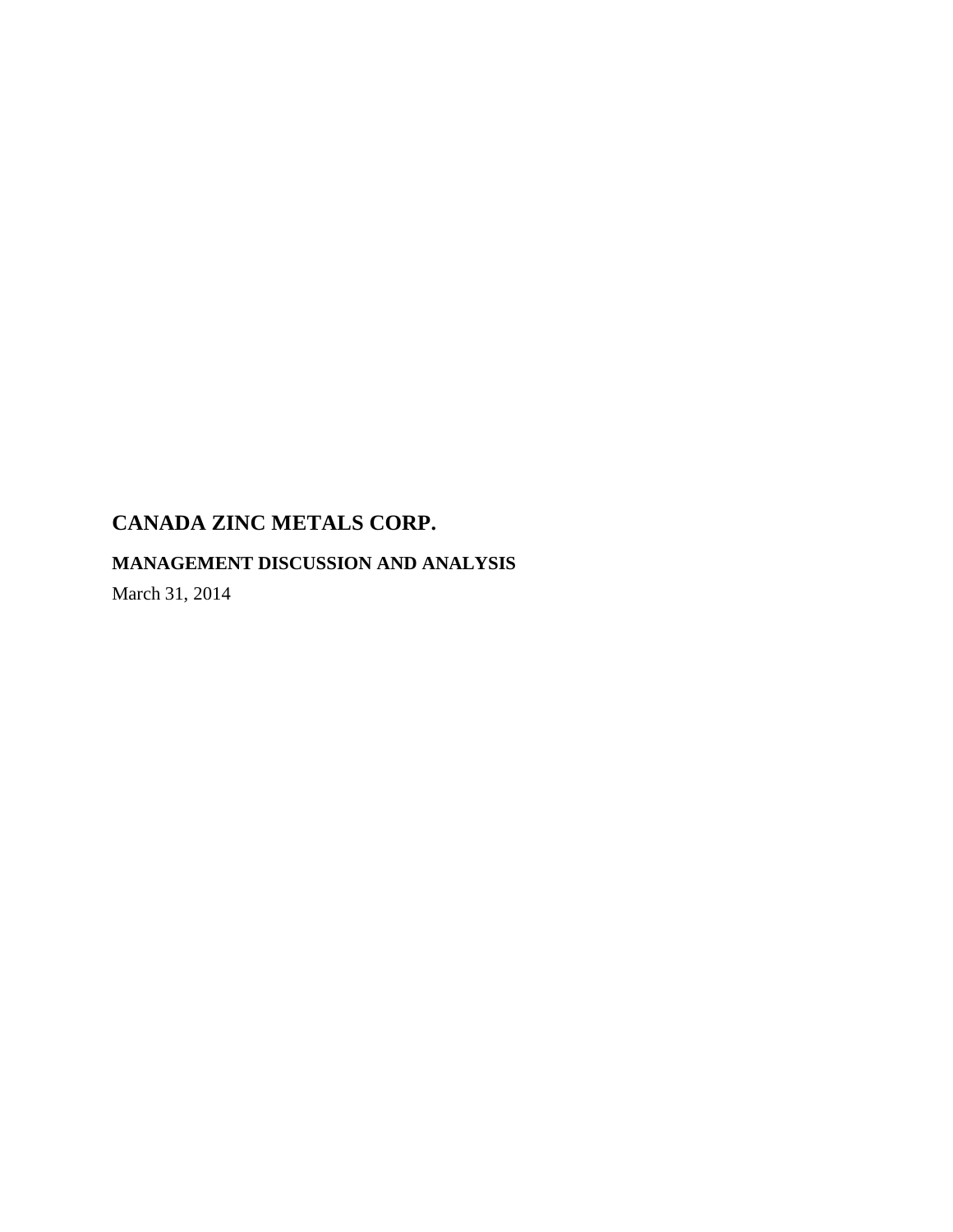Management Discussion and Analysis, page 1 March 31, 2014

### **1.1 Date**

This Management Discussion and Analysis ("MD&A") of Canada Zinc Metals Corp. ("Canada Zinc Metals" or the "Company") has been prepared by management as of May 29, 2014 and should be read in conjunction with the condensed consolidated interim financial statements and related notes thereto of the Company for the nine months ended March 31, 2014 and 2013, and the consolidated audited financial statements and related notes thereto of the Company for the years ended June 30, 2013 and 2012, which were prepared in accordance with International Financial Reporting Standards ("IFRS") as issued by the International Accounting Standards Board ("IASB") and International Financial Reporting Interpretations Committee ("IFRIC").

The Company is presently a "Venture Issuer", as defined in NI 51-102.

This MD&A may contain "forward-looking statements" which reflect the Company's current expectations regarding the future results of operations, performance and achievements of the issuer, including potential business or mineral property acquisitions and negotiation and closing of future financings. The issuer has tried, wherever possible, to identify these forward-looking statements by, among other things, using words such as "anticipate," "believe," "estimate," "expect" and similar expressions.

These forward-looking statements include statements regarding the success of exploration activities, permitting time lines, the requirements of future capital, drill results and the estimation of mineral resources and reserves. These statements involve known and unknown risks, uncertainties and other factors including but not limited to changes in commodity prices and, particularly, zinc prices, access to skilled personnel, results of exploration and development activities, uninsured risks, regulatory changes, defects in title, availability of materials and equipment, timeliness of government approvals, actual performance of facilities, equipment and processes relative to specifications and expectations and unanticipated environmental impacts on operations that may cause actual results or events to differ materially from those anticipated in such forward-looking statements. The Company believes that the expectations reflected in those forward-looking statements are reasonable, but no assurance can be given that these expectations will prove to be correct and such forward-looking statements contained into this report should not be unduly relied upon. The statements reflect the current beliefs of the management of the Company, and are based on currently available information. Actual results and developments are likely to differ, and may differ materially, from those expressed or implied by the forward-looking statements contained in this report. Readers should not place undue reliance on forward-looking statements as the plans, intentions or expectations upon which they are based might not occur.

## **1.2 Overall Performance**

The Company was incorporated under the laws of the Province of British Columbia on February 10, 1988. The Company operates in one business segment, that being the exploration and development of mineral properties in Canada. As at the date hereof, the Company has mining interests in properties located in British Columbia.

Significant events and operating highlights for the nine months ended March 31, 2014 and up to the date of these MD&A :

- During the 2013 exploration season, the Company completed nine drill holes totaling 4,854 metres on the Akie property and collected over 1,350 drill samples including QA/QC samples. Detailed analysis is included in 2013 Diamond Drilling Program section below.
- The Company followed up the 2012 Versatile Time Domain EM (VTEM) airborne geophysical survey with an additional 2,795 line kilometers of airborne geophysical coverage. The 2013 survey was flown over the remaining properties on the Company's Kechika Regional project. The contiguous Akie and Kechika project areas have now been surveyed with VTEM and the Company continues to evaluate the results and identify high priority geophysical targets.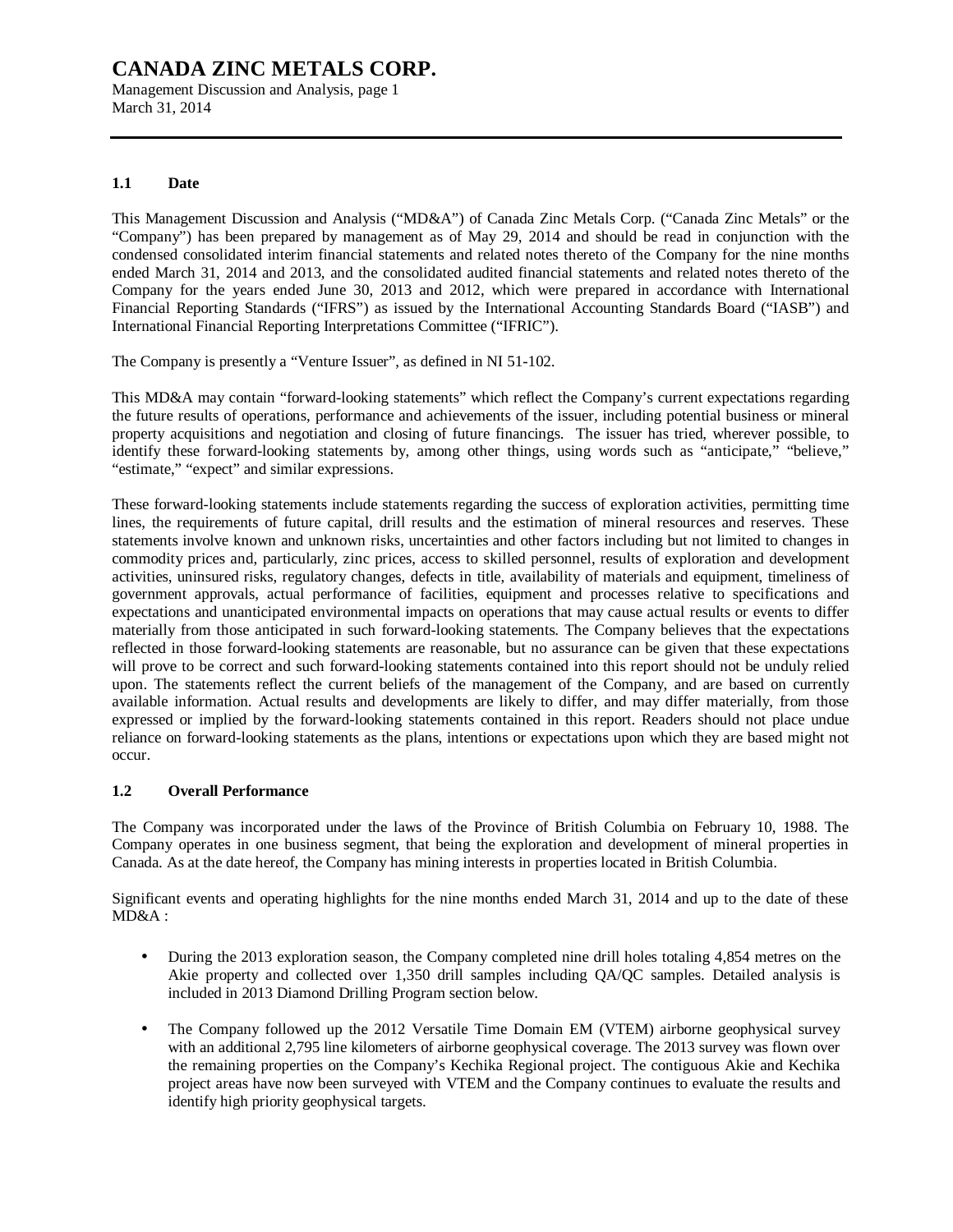Management Discussion and Analysis, page 2 March 31, 2014

> • The Company entered into an option agreement (the "Agreement") with Teck Resources Limited ("Teck" TSX: TCK.B) that would see Teck acquire up to a 70% interest in the Pie, Cirque East and the Yuen properties. The transaction was approved by the TSX Venture Exchange ("TSXV") as announced by the Company on September 17, 2013.

Teck had the right under the Agreement to assign its rights to a 50/50 joint venture between Teck and Korea Zinc ("T-KZ JV"). The Company received a formal Notice of Participation on October 30, 2013 from Korea Zinc Co., Ltd ("Korea Zinc") that Korea Zinc will participate in the Agreement regarding the Pie, Cirque East and Yuen properties.

- In conjunction with the Agreement, the Company completed a private placement with Teck for 1,250,000 units of Canada Zinc Metals at a price per unit of \$0.40 per unit, resulting in a total subscription of \$500,000. Each unit consists of one common share and one share purchase warrant that will entitle Teck to purchase one additional common share of Canada Zinc Metals within 24 months at a price of \$0.40 per share.
- In December 2013, the Company completed a flow-through private placement of 2,112,600 common shares at a price of \$0.40 per share for gross proceeds of \$845,040. The proceeds will be used for the 2014 exploration program at the Akie SEDEX zinc-lead property and to explore the Kechika Regional project.
- In February 2014, the Company completed a flow-through private placement of 1,739,630 common shares at a price of \$0.575 per share for gross proceeds of \$1,000,287.
- In February 2014, the Company also completed a private placement of 200,000 units at a price of \$0.50 per unit for gross proceeds of \$100,000. Each unit consists of one common share and one-half share purchase warrant of the Company. Each whole warrant will entitle the holder to purchase one additional common share at a price of \$0.75 for a period of 18 months from closing.
- The Company received a 3-Year extension of its Akie Underground Exploration Permit to December 2017. The original underground exploration permit had an expiry date of December 2014. The approval was received from the BC Ministry of Energy and Mines and will allow the Company time to execute the planned underground drill program over the next several years without the need for a permit revision or amendment.
- The Company formally signed a tripartite Exploration Cooperation and Benefit Agreement with the Kwadacha First Nation and the Tsay Keh Dene First Nation. The agreement covers all exploration and related activities on the Akie property which is a shared area within the respective traditional lands of the Tsay Keh Dene and Kwadacha First Nations, the two communities closest to the Akie property. The general purpose of the agreement is to enhance understanding and cooperation between the First Nations and the Company regarding the exploration programs and contribute to the programs' overall success. The agreement is also designed to mitigate any effects of the exploration programs on the traditional lands of the First Nations and foster a relationship based on mutual respect, trust, benefit and certainty for all parties.
- The Company completed hydrogeochemistry sampling programs on several properties including Akie, Pie, Mt. Alcock, Yuen, Weiss and Kwad. In total, over 285 samples were collected from primary, secondary and select tertiary creeks and streams and analyzed for sulphate and metal concentrations at Acme Analytical Labs Ltd. of Vancouver, British Columbia. Colourimetry was performed at Maxxam Analytical Labs in Burnaby, BC, Canada.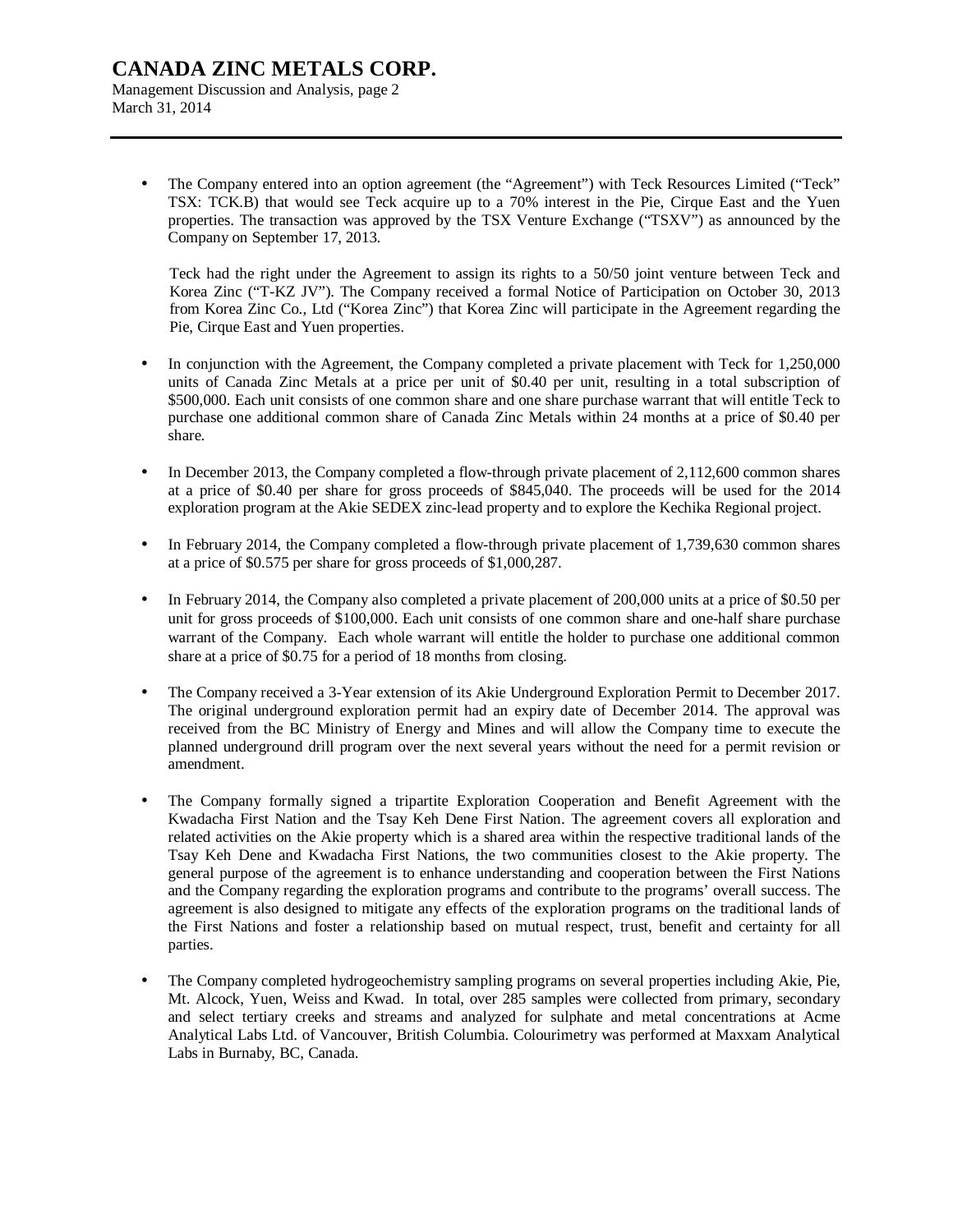Management Discussion and Analysis, page 3 March 31, 2014

- Targeted ground exploration was completed in the 2013 season, including mapping, prospecting and the collection and analysis of over 2,400 soil samples. Geological mapping and prospecting was completed on several select targets on the Akie property; as well as several promising areas on the Weiss, Kwad and Mt. Alcock properties. A total of approximately 24 km2 of area has been systematically evaluated in the West GPS area and on the Eastern Akie panel. Soil samples were taken from four separate soil grids on the Akie property (covering an aggregate of 24 km2) and from two soil grids on the Mt. Alcock property (covering an aggregate of 5 km2).
- Prospecting and mapping discovered the Sitka showing, a vein or fault structure hosting massive barite and abundant coarse grained galena and sphalerite that measures at least 6.0 metres wide at surface. A secondary parallel structure is located 10 metres to the northeast and measures approximately 3.0 metres wide. The discovery of SEDEX style mineralization in this locale will provide impetus for more focused exploration on the largely under-explored eastern half of the Akie property. Results from mapping and surface channel sampling at Sitka are encouraging and the Company is assessing the significance of the data in a regional context to better define potential drill targets.
- The Company staked additional mineral claims associated with its 100% owned Kechika Regional Project. The new property, designated Yuen North, lies between and is contiguous with the Mt. Alcock property to the north, and the Yuen property to the south.

### **AKIE PROPERTY, KECHIKA TROUGH DISTRICT, BC (zinc, lead, silver)**

The Company holds a 100% interest in the Akie Property, which is located approximately 260 kilometers northnorthwest of the town of Mackenzie in northeastern British Columbia.

The Akie zinc-lead-silver property is situated within the Kechika Trough, the southernmost extension of the regionally extensive Paleozoic Selwyn Basin, one of the most prolific sedimentary basins in the world for the occurrence of sedimentary exhalative (SEDEX ) zinc-lead-silver deposits and stratiform barite deposits.

Drilling on the Akie property by Inmet Mining Corporation during the period 1994 to 1996 and by Canada Zinc Metals since 2005 has identified a significant deposit of SEDEX—style zinc-lead-silver mineralization named the Cardiac Creek deposit. The deposit is hosted by variably siliceous, fine grained clastic rocks of the middle to late Devonian Gunsteel Formation, the same host formation for other known deposits in the district, including Teck Resources/Korea Zinc's jointly-owned Cirque deposit, located about 20 kilometres to the northwest.

In the spring of 2012, the Company re-engaged Rob Sim, P. Geo., to evaluate, calculate and produce an updated 43- 101 compliant resource for the Cardiac Creek deposit. Robert Sim is an independent consultant and served as the Qualified Person responsible for the preparation of the 2012 NI 43-101 Technical Report on the Akie Project and is responsible for the 2008 and 2012 mineral resource estimates for the Cardiac Creek deposit.

The technical report, entitled "NI 43-101 Technical Report Akie Zinc-Lead-Silver Project, British Columbia, Canada" and dated March 14, 2012, can be found on SEDAR [\(www.sedar.com\).](http://www.sedar.com)) The report updated the work done by the Company since May of 2008, the date of the previous 43-101 compliant resource calculation. The new resource builds on surface diamond drilling completed by the Company during the period mid-2008 to the end of 2011 and establishes the Cardiac Creek deposit as one of the premier undeveloped zinc-rich base metal projects in the world.

The Company has outlined a NI 43-101 compliant mineral resource including an indicated resource of 12.7 million tonnes grading 8.4% zinc, 1.7% lead and 13.7 g/t silver (at a 5% zinc cut-off grade) and an inferred resource of 16.3 million tonnes grading 7.4% zinc, 1.3% lead and 11.6 g/t silver (at a 5% zinc cut-off grade). Using this estimate, the deposit contains 2.4 billion pounds of zinc, 472 million pounds of lead and 5.6 million ounces of silver in the indicated category, and 2.6 billion pounds of zinc, 482 million pounds of lead and 6.1 million ounces of silver in the inferred category (at 5% zinc cut-off).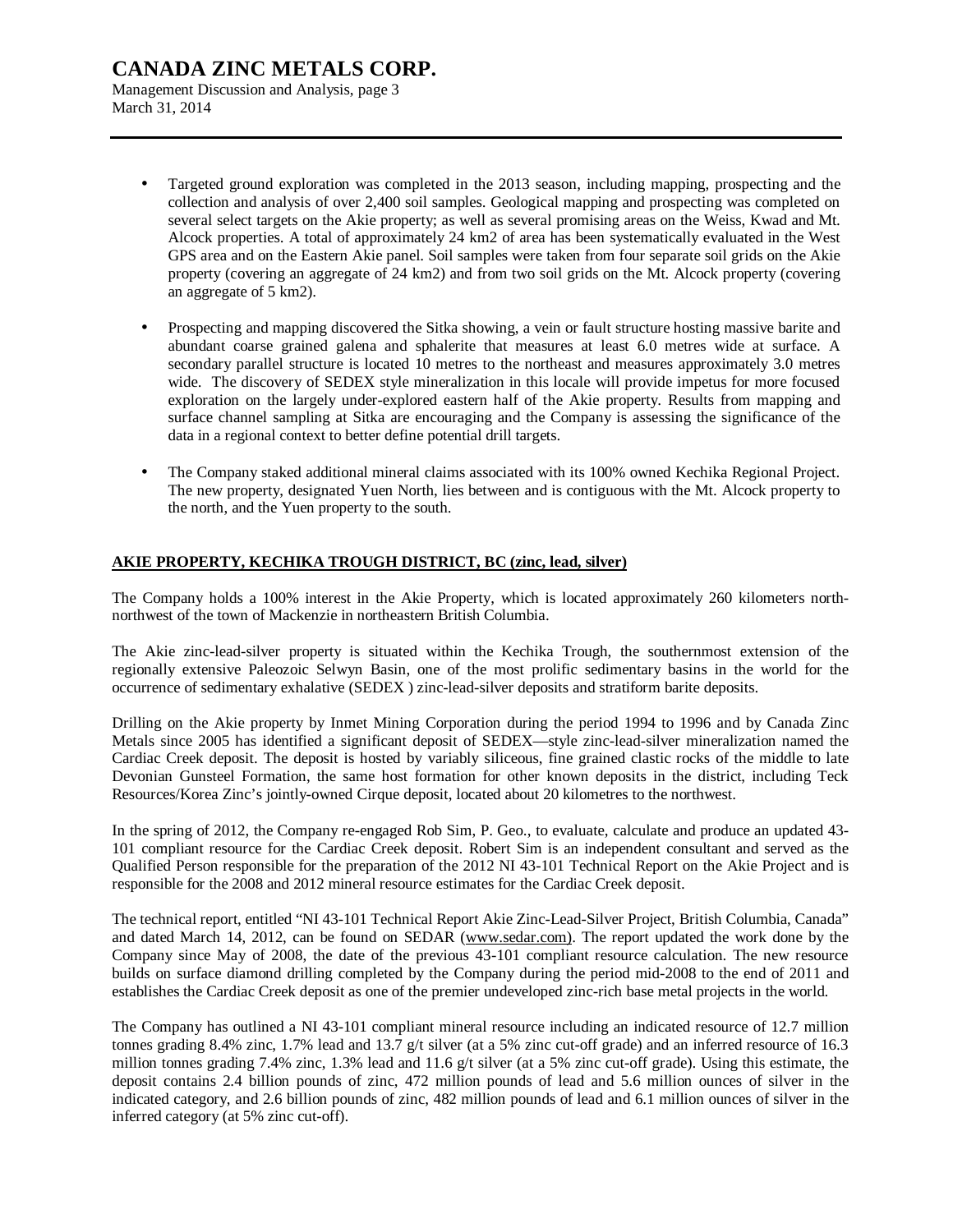Management Discussion and Analysis, page 4 March 31, 2014

| <b>Cut-off Grade</b><br>$(Zn \, \%)$ | ktonnes | $\text{Zn}$ $\left(\frac{9}{6}\right)$ | Pb $(\% )$ | Ag (gpt) | <b>Combined Zn</b><br>$+ Pb (%)$ |
|--------------------------------------|---------|----------------------------------------|------------|----------|----------------------------------|
| <b>Indicated</b>                     |         |                                        |            |          |                                  |
| $\overline{c}$                       | 20,088  | 6.59                                   | 1.31       | 11.2     | 7.90                             |
| 3                                    | 17,683  | 7.15                                   | 1.43       | 12.0     | 8.58                             |
| $\overline{4}$                       | 15,195  | 7.75                                   | 1.56       | 12.8     | 9.31                             |
| 5                                    | 12,731  | 8.38                                   | 1.68       | 13.7     | 10.06                            |
| 6                                    | 10,342  | 9.05                                   | 1.81       | 14.6     | 10.86                            |
| 7                                    | 7,798   | 9.89                                   | 1.98       | 15.6     | 11.87                            |
| <b>Inferred</b>                      |         |                                        |            |          |                                  |
| $\overline{c}$                       | 48,102  | 4.62                                   | 0.83       | 8.1      | 5.63                             |
| 3                                    | 33,016  | 5.61                                   | 1.02       | 9.4      | 6.63                             |
| $\overline{4}$                       | 23,278  | 6.50                                   | 1.19       | 10.5     | 7.69                             |
| 5                                    | 16,287  | 7.38                                   | 1.34       | 11.6     | 8.72                             |
| 6                                    | 11,026  | 8.28                                   | 1.50       | 12.5     | 9.78                             |
| 7                                    | 7,092   | 9.29                                   | 1.67       | 13.7     | 10.96                            |

#### **Cardiac Creek Deposit: Mineral Resource Summary**

(1) "Base case" cut-off grade of 5% Zn highlighted in table

(2) Mineral resources are not mineral reserves as the economic viability has not been demonstrated.

The deposit remains open at depth, up-dip and along strike. Further delineation and exploration drilling is being considered using both surface drilling and planned underground drilling stations located in the footwall of the deposit on the 950 metre elevation. All permitting and engineering designs are complete and in-hand in order to commence the underground drill program.

### **2013 Diamond Drilling Program**

The Company completed 9 HQ/NQ diamond drill holes totaling 4,854 metres on the Akie property in 2013. The drill program was designed to test for continuity of mineralization at the Cardiac Creek deposit and also test other SEDEX targets on the Akie property. The drilling program progressed in a sequential manner with two holes targeting the West Akie GPS Zone; followed by one hole each on the North Lead Anomaly and the South Zinc Anomaly. The program then shifted to the Cardiac Creek deposit for 4 drill holes totaling 2,350 metres. The final hole of the season was completed on the SE Zone located approximately 2.5 kilometres to the southeast and along strike of the Cardiac Creek deposit.

A total of 1,369 core samples, including QA/QC samples, were cut and sent to Acme Analytical Laboratories in Vancouver, BC, Canada. Samples are collected in accordance with accepted industry standards and procedures. Routine QA/QC analysis is conducted on all assay results, including the systematic utilization of certified reference materials, blanks and duplicate samples.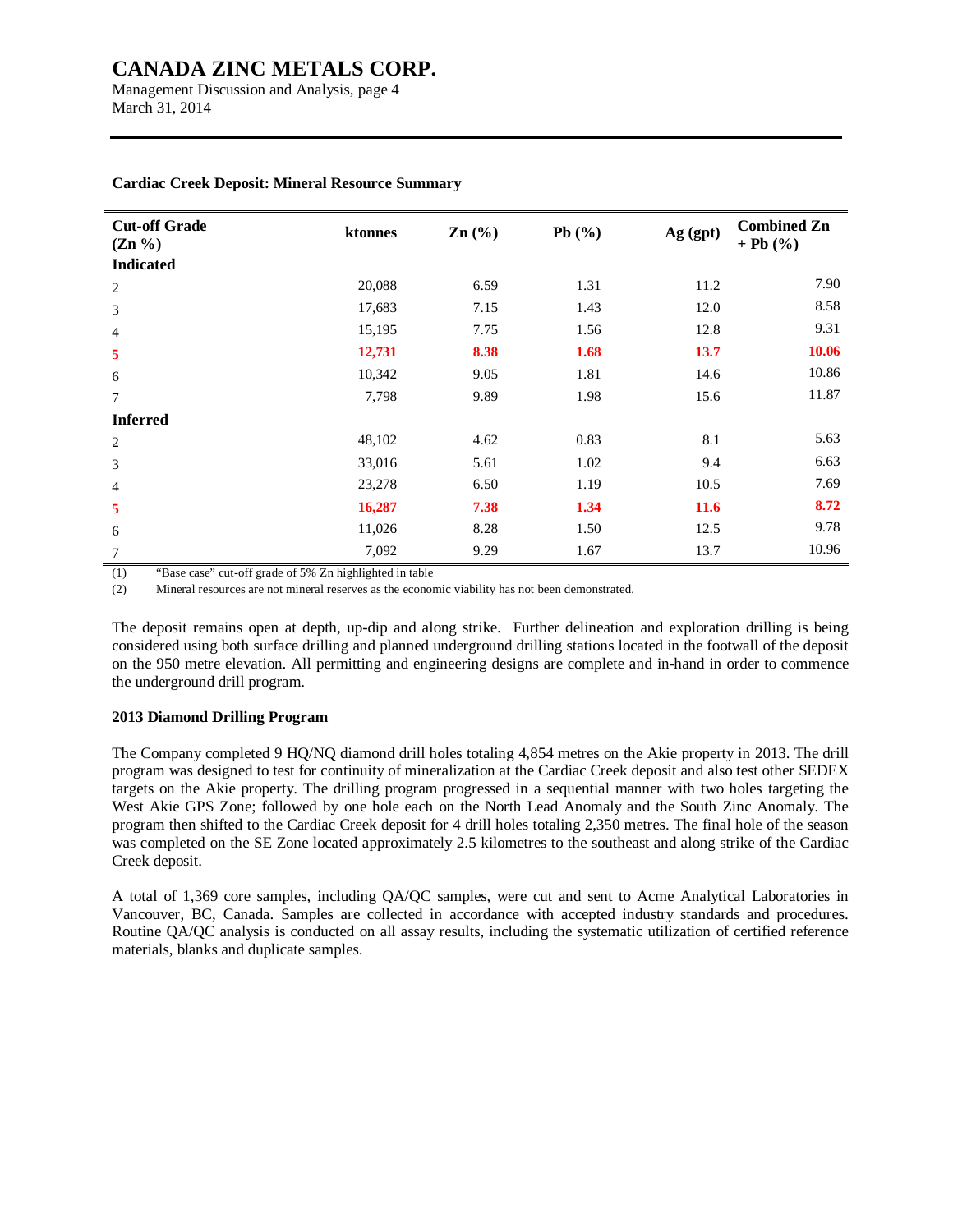Management Discussion and Analysis, page 5 March 31, 2014

### **Cardiac Creek Deposit**

Drilling on the Cardiac Creek deposit was focused on several infill and expansion targets located on the northwest and southeast margins. These targets were selected to demonstrate the ongoing continuity of the high grade mineralization within the core of the deposit as well as expand its known limits. This plan is consistent with the recommendations contained within the revised NI 43-101 Technical Report entitled "NI 43-101 Technical Report, Akie Zinc-Lead-Silver Project, British Columbia, Canada", dated April 27, 2012, with an effective date of March 14, 2012.

Drill hole A-13-105 targeted the deposit in an area located between drill hole A-08-64 and A-08-66 and high grade drill hole A-05-33 and A-11-93. The pierce point for A-13-105 is located some 50 metres down-dip from A-08-64.

The drill hole passed through a thick sequence of Gunsteel Formation shale before intersecting the proximal facies characterized by thickly bedded pyrite mineralization at a depth of 358.64 metres. The proximal facies transitioned to Cardiac Creek style mineralisation at a depth of 374.42 metres. The hole then intersected a thin interval of debris flow before being shut down in well-bedded siltstone of the Road River Group at a depth of 442.87 metres.

The hole intersected an extensive interval grading 3.24% combined Zn+Pb and 5.35g/t Ag over 40.08 metres including a higher grade core grading 8.88% combined Zn+Pb and 11.09g/t Ag over 6.01 metres. The results are tabulated below. The drill hole confirms grade and continuity in the southeast area of the deposit that has seen relatively few drill holes. The Company believes more drilling is warranted in this locale to extend the known strike length of the deposit to the SE and at a depth down-dip of known intersections.

Drill hole A-13-106 was designed to test the up-dip mineralization potential of A-10-74. The pierce point is located approximately 150 metres along strike from A-94-11 and 150 metres up-dip of A-10-74. The hole intersected a thick package of Gunsteel Formation black shale with local interbedded bands of laminated pyrite and nodular barite to a depth of 464.42 metres. The laminated pyrite and nodular barite beds increased in frequency and size to a depth of 477.21 metres. The Cardiac Creek zone was intersected from 477.21 to 488.06 metres consisting of sphalerite dominated sulphides beds with pyrite and galena. Two large quartz-carbonate veins with brecciated sulphides bracket the main section of mineralization. Underlying the deposit coarse nodular barite with pyrite laminations interbedded with Gunsteel Formation shale is present to a depth of 493.42 metres. The hole intersected a thin interval of Paul River Formation debris flow and fossiliferous limestone from 493.43 to 501.13 metres before being shut down in rocks of the Road River Group at a depth of 531.27 metres.

The hole intersected an interval grading 7.53% combined Zn+Pb and 10.70 g/t Ag over 10.56 metres that included a high grade core grading 10.53% combined Zn+Pb and 13.69g/t Ag over 6.63 metres. The results are tabulated below. The drill hole confirms grade and continuity in the upper reaches of the northwest portion of the deposit and demonstrates the up-dip and strike extension potential. More drilling is warranted in this locale to extend the known dip and strike extents of the deposit to the northwest.

In addition to the Cardiac Creek style mineralization another narrow interval of Nick style mineralization was intersected over 1.23 metres along the unconformable contact between fossiliferous limestone of the Kwadacha Reef and the underlying Silurian Siltstone. This interval is identical to the occurrence intersected in A-13-103 from the South Zinc Anomaly. The interval returned 0.3% Ni, 0.11% Zn and was elevated in Pb, U, P, and Se. The samples were re-run with a 54 element ICP analytical package to test its potential for Au and PGE's and provide a full spectrum of elements for the interval. The company has now intersected Nick style mineralization in three widely spaced drill holes (A-10-72, A-13-103, A-13-106) all within or associated with Paul River Formation rocks. The spacing of these three intersects suggest that this style of mineralization could be widespread across the property and possibly the district.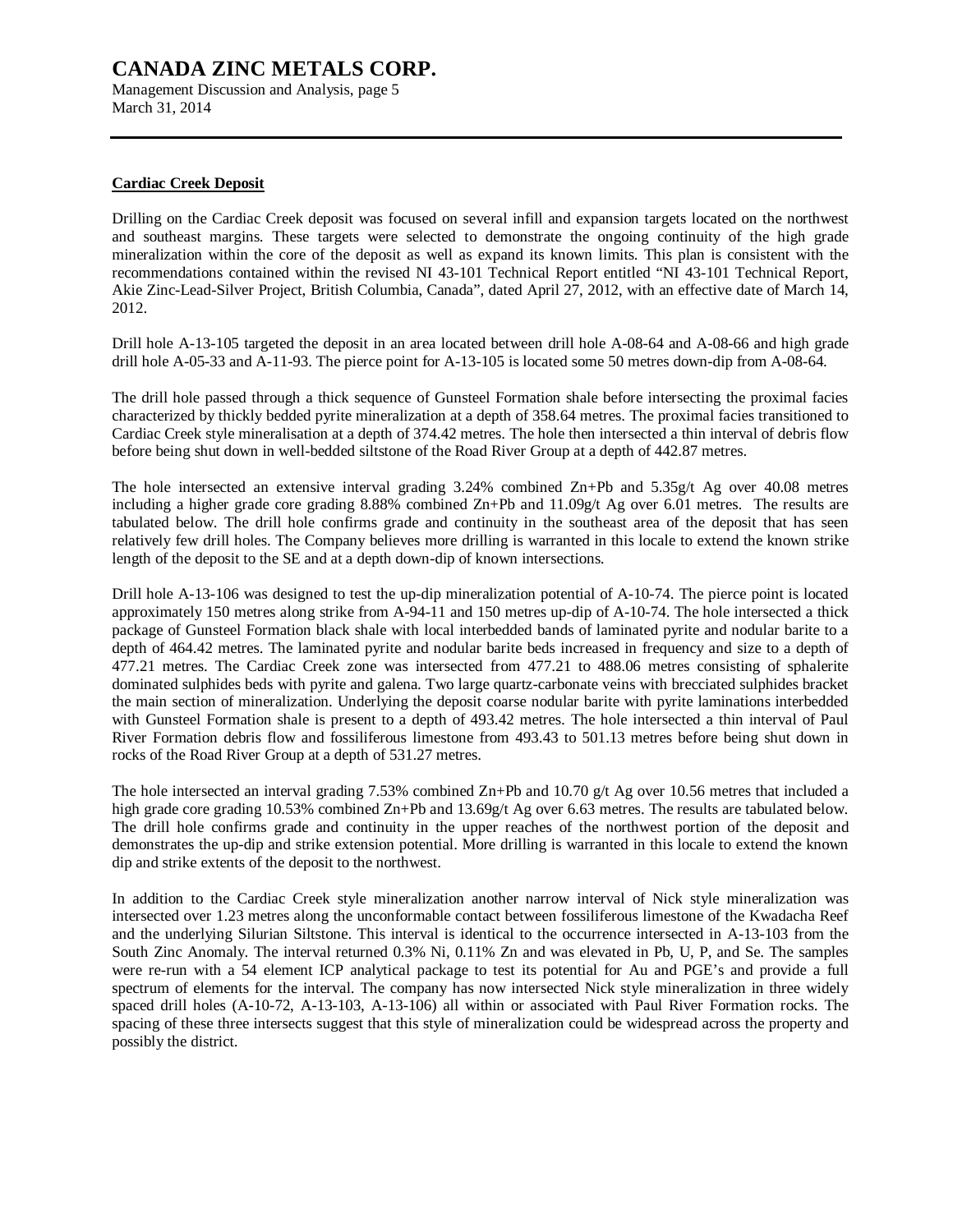Management Discussion and Analysis, page 6 March 31, 2014

Drill hole A-13-107 was designed to test the continuity of the high grade trend of mineralization up-plunge. The targeted pierce point was located approximately 75 metres up dip of A-08-60A and along strike of A-06-38. The drill hole passed through a thick sequence of Gunsteel Formation shale before intersecting the proximal facies characterized by thickly bedded pyrite mineralization at a depth of 524.38 metres. The transition into the Cardiac Creek zone occurred at a depth of 541.53 metres. The zone is broken into two distinct zones of bedded sulphides and barite separated by a thin shale interbed. The main Cardiac Creek zone was intersected from 541.53 to 568.14 metres and the lower footwall zone extended from 572.47 to 577.26 metres. The hole was shut down at a final depth of 626.36 metres in footwall siltstone of the Road River Group.

The overall envelope of mineralization extended from 534.07 to 577.26 metres and comprised 32.92 metres grading 4.89% combined Zn+Pb and 7.72 g/t Ag. This envelope of mineralization includes both the main and footwall zone. The main Cardiac Creek zone returned 6.57% combined Zn+Pb and 10.15 g/t Ag over 20.28 metres including a higher grade core grading 13.88% combined Zn+Pb and 14.39 g/t Ag over 7.24 metres. The lower footwall zone returned 3.09% combined Zn+Pb and 4.93 g/t Ag over 6.98 metres including 5.60% combined Zn+Pb and 8.87 g/t Ag over 3.67 metres. The results are tabulated below.

This drill hole provides valuable infill information in the northwestern area of the deposit and confirms the continuity of the internal high grade zone defined by previous drilling within the core of the deposit. More drilling is warranted in this area to provide additional infill information and to continue to expand the known strike length of the deposit which is open to the northwest. In addition, the continued development of a lower, or footwall zone, to the main Cardiac Creek horizon is an encouraging sign for the Company.

Drill hole A-13-108 was abandoned at shallow depth due to excessive downhole deviation. The hole was restarted as A-13-109 and designed to test the extent of mineralization down dip of A-11-92 and along strike from A-95-16. The drill hole collared into a thick sequence of Gunsteel Formation shale containing an extensive, well mineralized interval of distal facies laminated pyrite and nodular barite from 434.67 to 520.9 metres and from 526.91 to 565.79 metres. The proximal facies, consisting of thickly bedded pyrite and nodular barite, was intersected at 577.51 metres and transitioned into the Cardiac Creek Zone from 634.07 to 655.58 metres. A second weakly developed zone was intersected over 9.79 metres from 667.66 to 677.45 metres and a thin massive sulphide lens was present along the contact between the Gunsteel Formation and the Paul River Formation. The hole was shut down in typical Road River Group calcareous siltstone at a final depth of 746.46 metres.

The hole intersected an extensive interval of mineralization grading over 1.34% combined  $\text{Zn+Pb}$  and 3.02 g/t Ag over 41.91 metres from 615.56 to 677.45 metres that contained several zones of higher grade mineralization. These inclusive intervals are outlined in the table below. The results from this drill hole and those surrounding it confirm the local grade and continuity of the deposit and warrant additional drilling to extend the known strike and dip extents of the deposit to the southeast.

The results from the 2013 drilling on the Cardiac Creek deposit are tabulated below.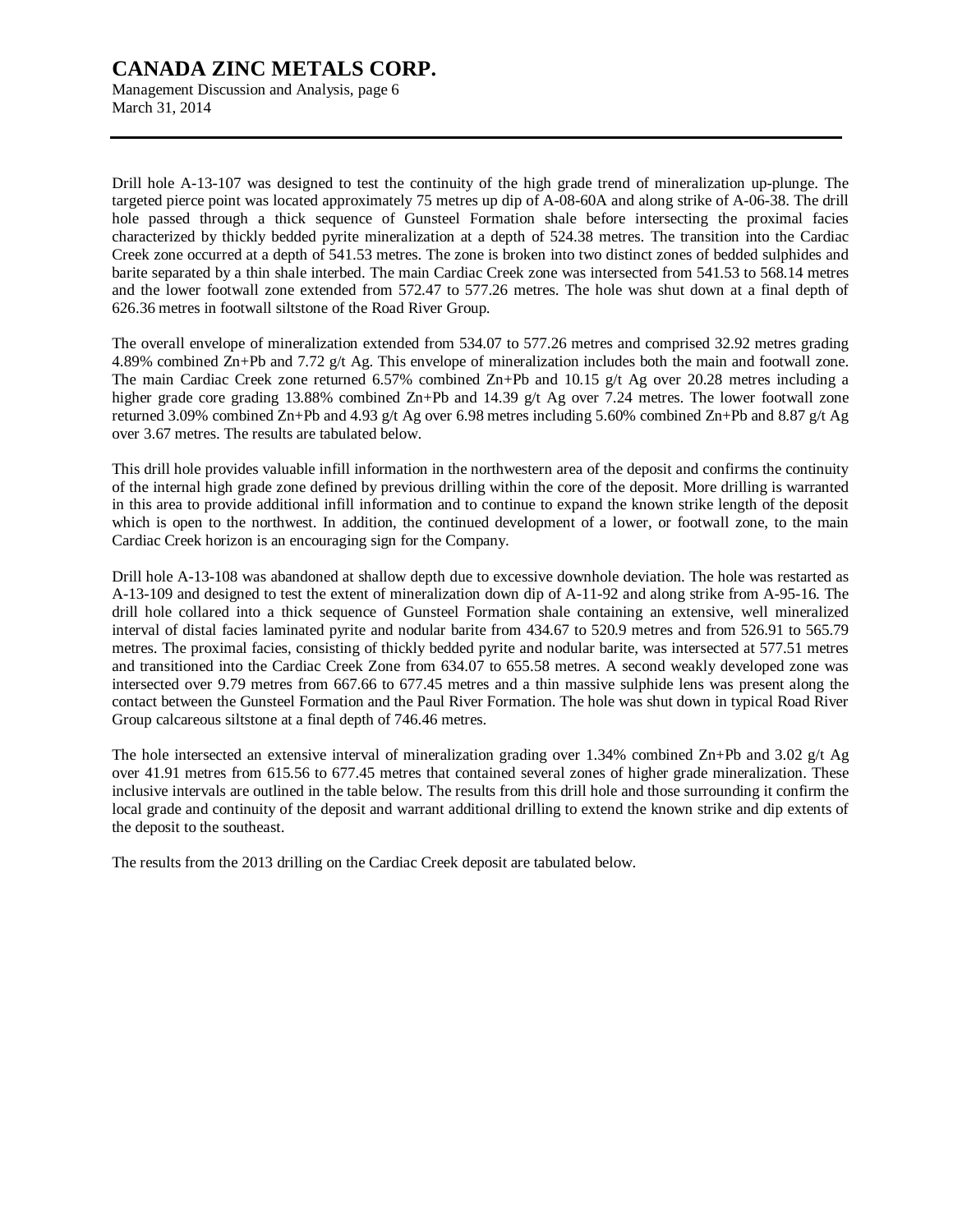Management Discussion and Analysis, page 7 March 31, 2014

| <b>Drill Hole</b> | From (m) | To(m)  | True Width (m) | $\mathbf{Zn}$ (%) | Pb $(\%)$ | Ag $(g/t)^*$ | $\mathbf{Zn+Pb}$ (%) |
|-------------------|----------|--------|----------------|-------------------|-----------|--------------|----------------------|
| A-13-105          | 357.00   | 411.33 | 40.08          | 2.79              | 0.45      | 5.35         | 3.24                 |
| including         | 377.00   | 404.40 | 20.26          | 4.49              | 0.77      | 7.44         | 5.26                 |
| including         | 392.85   | 404.40 | 8.56           | 6.42              | 1.21      | 9.51         | 7.63                 |
| including         | 395.15   | 403.25 | 6.01           | 7.46              | 1.43      | 11.09        | 8.89                 |
| A-13-106          | 476.00   | 488.06 | 10.56          | 6.47              | 1.06      | 10.70        | 7.53                 |
| including         | 476.76   | 486.50 | 8.53           | 7.96              | 1.30      | 13.00        | 9.26                 |
| including         | 477.21   | 484.78 | 6.63           | 9.03              | 1.50      | 13.69        | 10.53                |
| A-13-107          | 541.53   | 568.14 | 20.28          | 5.55              | 1.02      | 10.15        | 6.57                 |
| including         | 544.70   | 566.13 | 16.33          | 6.59              | 1.22      | 11.50        | 7.81                 |
| including         | 552.34   | 561.83 | 7.24           | 12.08             | 1.80      | 14.39        | 13.88                |
| and               | 568.14   | 577.26 | 6.98           | 2.71              | 0.39      | 4.93         | 3.09                 |
| including         | 572.47   | 577.26 | 3.67           | 4.89              | 0.71      | 8.87         | 5.60                 |
| A-13-109          | 615.56   | 655.58 | 27.09          | 1.50              | 0.20      | 3.69         | 1.70                 |
| including         | 634.07   | 655.58 | 14.58          | 2.47              | 0.33      | 5.31         | 2.80                 |
| including         | 639.00   | 655.58 | 11.24          | 2.95              | 0.41      | 5.98         | 3.37                 |
| including         | 646.06   | 655.58 | 6.45           | 3.31              | 0.57      | 7.66         | 3.88                 |
| and               | 667.66   | 677.45 | 6.63           | 1.00              | 0.16      | 3.13         | 1.17                 |
| including         | 673.40   | 677.45 | 2.74           | 1.53              | 0.25      | 4.00         | 1.77                 |
| and               | 684.12   | 685.30 | 0.80           | 3.64              | 0.08      | 12.07        | 3.72                 |

(\*) Ag values below detection were given a value half of the detection limit for the purposes of weighted averaging.

The four drill holes completed in 2013 on the Cardiac Creek deposit successfully achieved two exploration goals; the confirmation of geometry and continuity of the overall resource envelope and the refinement of knowledge and understanding of the high grade zone. Drill hole A-13-105 and A-13-107 were infill holes targeting extensions of the high grade zone. Both were very comparable to the surrounding pierce points. Drill hole A-13-106 and A-13-109 targeted the edges of the inferred resource in areas expected to represent a continuation of grade. The results successfully achieved this expectation. The new drill results from Cardiac Creek will be incorporated into a planned update for the geological and resource model.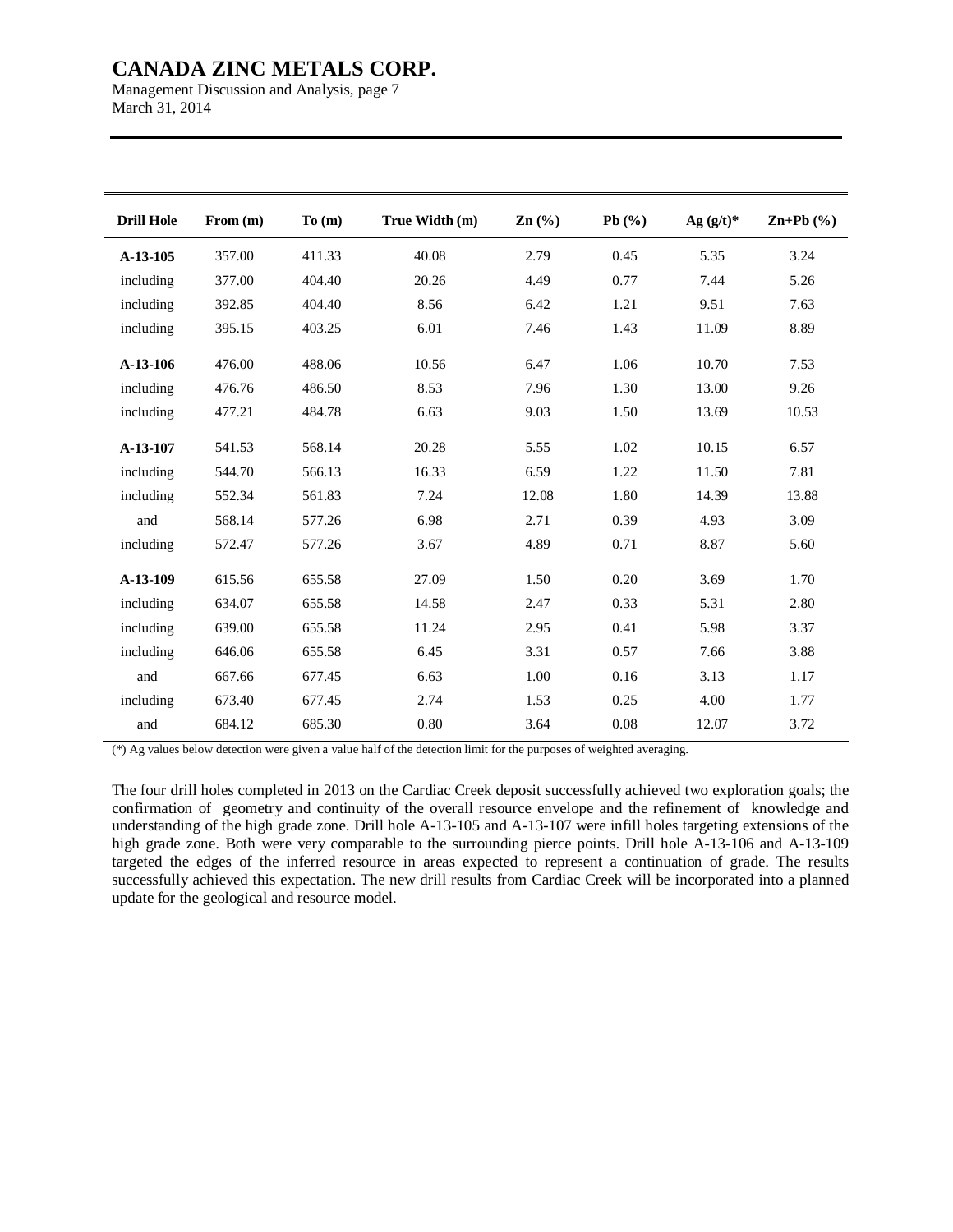Management Discussion and Analysis, page 8 March 31, 2014

### **Other Property Targets**

In addition to the drilling conducted on the Cardiac Creek deposit, other property scale targets were tested with drilling in 2013. This includes the GPS Zone, the North Lead Anomaly, the South Zinc Anomaly and the SE Extension. A total of 5 drill holes were completed on these targets comprising 2,351.86 metres of drilling.

Drill holes A-13-101 and A-13-102 both tested the down dip extension of the GPS bedded barite showing at the GPS Zone. Earn Group lithologies and minor laminar bedded pyrite and nodular barite mineralisation were intersected in both holes. The Company is encouraged by the definitive presence of Earn Group lithologies at the GPS zone, which is shown to host laminated to SEDEX style mineralization characterized by bedded pyrite with barite of a style and character that is similar to mineralization associated with the Cardiac Creek deposit. Additional work is required to determine the potential of the GPS zone and the western Akie panel as a whole. The information generated from these two drill holes will also be used in conjunction with the 2012 VTEM data to assess the potential of the Pb-Tl +/-Zn, +/-Ag soil anomaly, defined during the 2013 exploration program, which is located along strike to the southeast of the GPS zone.

Drill hole A-13-103 tested the northwest end of the South Zinc Anomaly coincident with a VTEM anomaly identified in the 2012 VTEM survey. A relatively thick interval of Gunsteel Formation shale was intersected, however, no significant mineralization was observed within the Gunsteel Formation and nothing was identified that conclusively identifies the source of the South Zinc Anomaly. A narrow interval of pyritic mineralization at 252.50 metres was observed along the unconformable contact between the bioclastic limestone of the Kwadacha Reef and the underlying Road River Group siltstone. Assay results from this mineralization returned 0.50 metres of 0.4% Zn, 393.1 ppm Pb, 0.90% Ni and highly anomalous values of Mo, As, U, V, P, La, Cr, Hg, and Se. This mineralisation is consistent with that of the Nick style mineralisation observed in A-10-72.

To-date two drill holes have tested the large South Zinc Anomaly with inconclusive results. The presence of highly prospective Gunsteel Formation shale is encouraging but drill results to date have not fully explained the overlying soil anomaly. It is possible the source of zinc anomalism may be further up-slope on Hamburger Hill.

Drill hole A-13-104 tested the down-dip extension of mineralization encountered in A-10-68 and A-10-76. These holes each encountered thick (>125 metres) intervals of laminar to bedded pyrite mineralization interbedded with siliceous black shale of the Gunsteel Formation. This mineralization was variably anomalous in zinc with individual values greater than 2%.

Two large intervals of laminated to thickly bedded pyrite with nodular barite were intersected in hole A-13-104, interbedded with black siliceous Gunsteel shale. The upper interval consists primarily of laminated pyrite with nodular barite extending over 103.46 metres from 233.81 to 337.27 metres. This is underlain by a 13 metre interval of semi-massive laminar to bedded pyrite with barite extending to a depth of 350.23 metres. This upper interval of mineralization was completely unexpected, based on current understanding of the stratigraphy from neighbor holes.

The lower sequence of mineralization, and the primary exploration target, was intersected over 171.17 metres from 474.83 to 646.00 metres. This interval is characterized by laminar bedded pyrite with nodular barite interbedded with the Gunsteel shale. A more developed, proximal facies style of thickly bedded pyrite with lesser amounts of nodular barite was intersected within the larger interval; over 89.44 metres from 515.74 to 605.18 metres. Results include highly anomalous zinc enriched intervals from both the upper and lower sequences of mineralization. Both of these internal horizons contain higher grade intervals as well which are outlined in the table below.

The Company continues to be encouraged with the strong continuity (along strike and down-dip) and progressive development of mineralization present at the North Lead Anomaly in terms of style, character and its similarities to the Cardiac Creek deposit. The presence of an unexpected mineralized upper zone within the North Lead stratigraphy is also a positive indicator of the prospectivity of the North Lead Anomaly. The North Lead Anomaly continues to be a high priority target for the Company and future drill holes targeting both the down-dip and strike extents of known mineralization in hole A-10-76 and A-13-104 will be planned for upcoming exploration programs.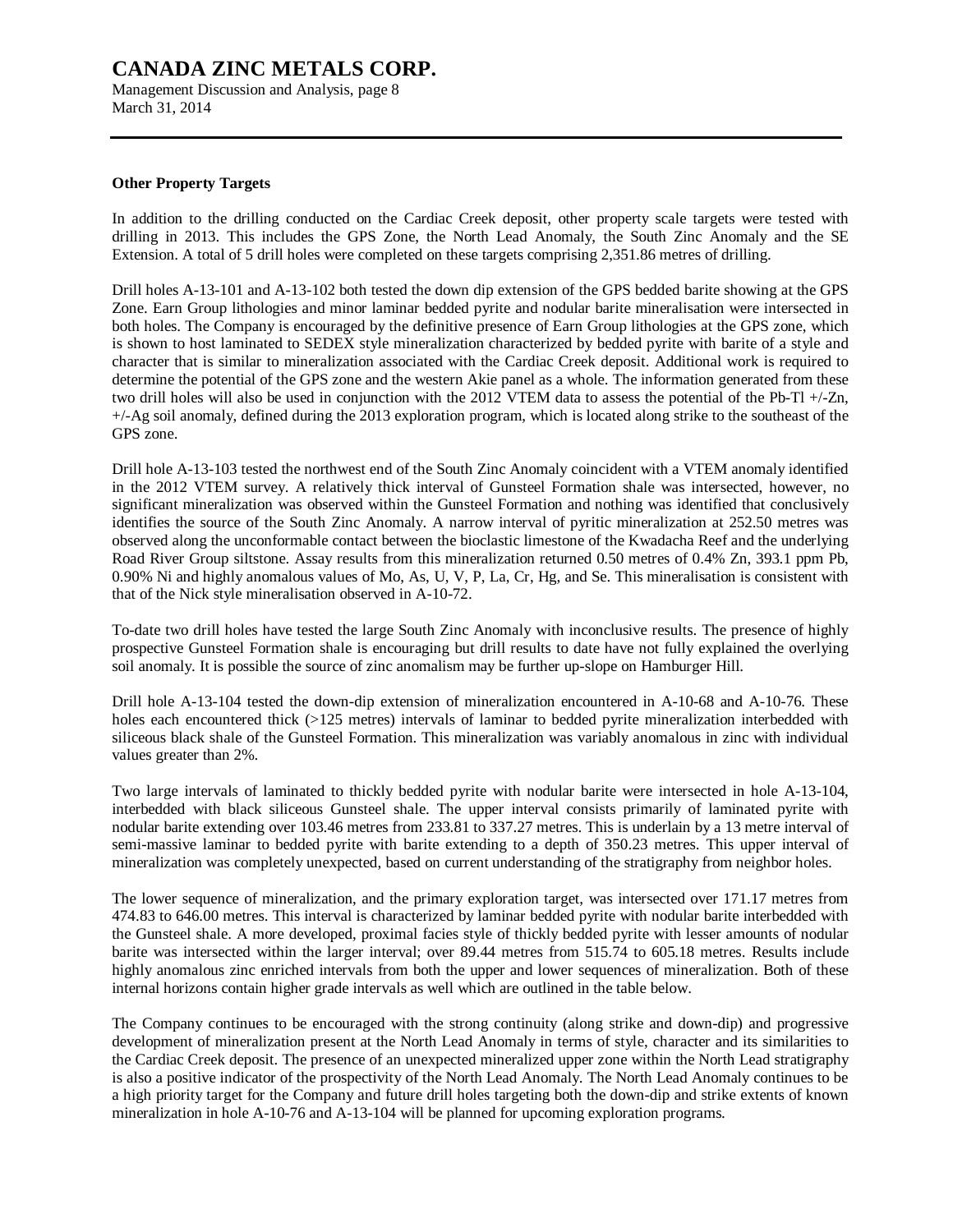Management Discussion and Analysis, page 9 March 31, 2014

| <b>Drill Hole</b>      | From (m) | To(m)  | Core Length $(m)$ ** | $\mathbf{Zn}$ (%) | Pb (ppm) | Ag $(g/t)^*$             | $\mathbf{Zn+Pb}$ (%) |
|------------------------|----------|--------|----------------------|-------------------|----------|--------------------------|----------------------|
| A-13-104               | 287.60   | 362.88 | 75.28                | 0.22              | 281      | 1.70                     | 0.24                 |
| including              | 321.20   | 333.93 | 12.73                | 0.37              | 443      | 1.90                     | 0.41                 |
| and                    | 474.83   | 651.30 | 176.47               | 0.13              | 72       | 2.17                     | 0.13                 |
| including              | 520.30   | 574.25 | 53.95                | 0.19              | 128      | 2.43                     | 0.20                 |
| Including              | 587.33   | 615.09 | 27.76                | 0.19              | 98       | 1.81                     | 0.19                 |
| $A-10-68$ <sup>+</sup> | 490.04   | 614.62 | 124.58               | 0.17              |          | Zn values up to 2.08%    |                      |
| $A-10-76$ <sup>+</sup> | 614.78   | 742.45 | 127.67               | 0.11              |          | Zn values up to $0.47\%$ |                      |

(**\***) Ag values below detection were given a value half of the detection limit for the purposes of weighted averaging.

(**\*\***) At this time a true width of these intervals are unknown

#### ( Ɨ ) Previously reported in 2010

The last hole of the 2013 drill program, A-13-110, tested the SE Extension and the down-dip extension of mineralisation encountered in A-96-22. Thin intervals of weakly developed mineralization were intersected at 291.04 and 306.78 metres consisting of nodular to laminar barite and faint but thickly bedded pyrite. This mineralization corresponded to a broad interval of zinc enrichment extending from 288.00 to 314.90 metres returning 0.11% Zn. With the discovery of a previously unknown thrust panel of Gunsteel Formation shale the Company will re-evaluate the drill holes in the immediate area to determine whether follow-up targets are warranted.

#### *Akie Underground Development*

In August 2011, the Company received an underground drill permit from the BC government for the Akie project which will facilitate advanced exploration of the Cardiac Creek deposit. Underground drilling is essentially unaffected by weather and will allow year-round operation. Planned development will initially be confined in the footwall of the deposit. Additional development would allow for a bulk ore sample to be taken providing data for pilot plant test work and marketability studies.

The underground drill permit is valid for a period of three years and is the main provincial permit required to build the surface and underground infrastructure required for a comprehensive diamond drill definition program on the Cardiac Creek deposit. The permit was originally issued with a duration date to December 2014 but by application in 2013 the Company has extended the duration date to December 2017.

The planned program is comprised of a first phase of 1,600 metres of underground development followed by 16,000 metres of underground diamond drilling, designed to upgrade the current 43-101 compliant resource to the measured and indicated category. Drill core from underground will be used in a systematic metallurgical sampling program intended to ensure metallurgical sampling across the full spectrum of the deposit. Underground development will also provide important engineering and geotechnical data for a second phase of exploration drilling and bulk sampling, and for future mine design.

The 2011 surface construction program included stripping of the planned underground portal site, preparation of the portal pad, construction of the waste rock dump site, and upgrade of the existing lower access road. The Company anticipates resuming surface work construction with an aim to collaring the underground portal. The Company continues to examine tender bids and costs associated with the planned underground exploration program. Engineering and environmental studies will continue as required to maintain permits in good standing.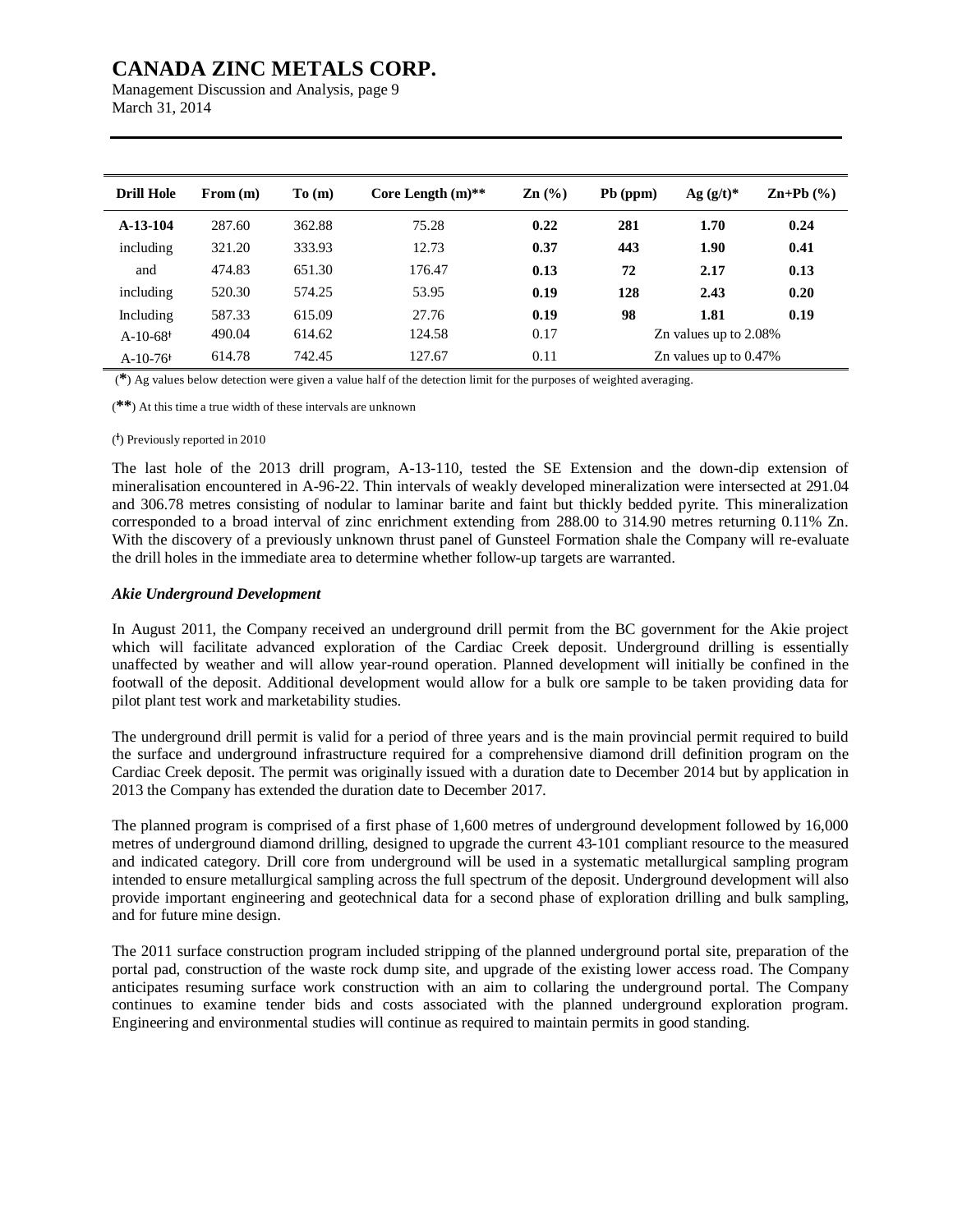Management Discussion and Analysis, page 10 March 31, 2014

#### *Geochemical surveys*

To better define the South Zinc soil anomaly and evaluate the eastern half of the Akie property, an extensive soil sampling program was executed during the 2013 exploration program with over 1,000 samples being collected. The results of this program have clearly defined the boundaries of the South Zinc anomaly, a prominent Zn-Pb soil anomaly measuring 2.25 kilometres long and 600 metres wide. The South Zinc anomaly is located to the southeast of the Cardiac Creek deposit on the eastern side of Silver Creek.

Several significant new soil anomalous trends have been identified, including a prominent linear silver anomaly downslope of the newly discovered Sitka showing on the Silver Creek grid, and a large multi-element Pb-Ag-Zn-Tl anomaly on the West Akie Grid.

### *Sitka Showing*

Channel and grab sampling on and along-strike of the Sitka Showing has produced significant grade zinc-lead-silverbarite results indicative of a new SEDEX horizon on the eastern Akie Gunsteel thrust panel. Significant channel assay results to-date from Sitka sampling include 5.1% Zn over 0.7 metres from Channel 1, 1.9% Zn over 0.8 metres from Channel 5, and 0.9% Zn, 1.6% Pb & 4014 ppb Ag over 2.4 metres from Channel 3. Grab samples taken along strike of the main showing returned high grade zinc-lead values including 43.55% Zn and 48.95% Pb. The true width, strike extent and depth dimension of the Sitka showing is unknown due to poor exposure at the location.

The Sitka showing is associated with a strong, NW-SE trending open-ended Ag soil anomaly with values consistently exceeding 5,000 ppb and ranging up to 15,765 ppb. This anomaly is situated just below the Gunsteel Formation shale to Silurian siltstone/Kwadacha limestone contact and occurs along a SW facing slope. The anomaly currently measures 1.4 kilometres long and 300 metres wide and appears to be associated with another anomalous Ag trend located 1 kilometre along strike to the southeast. These anomalies are also associated with anomalous values of Zn, Pb, Tl, and Ba. Additional soil sampling, prospecting and mapping will be required to fully evaluate the Sitka showing and the associated soil anomaly.

### **KECHIKA REGIONAL PROJECT**

In addition to the Akie property, the Company has 100% ownership of a large contiguous group of mineral claims that aggregate to a total of 10 properties that cover 68,000 hectares. The mineral claims stretch a distance of 140 km from the Pie property on the north boundary of the Akie property to the Thro property, near the northern reaches of the Gataga River. The properties cover the extent of the prospective Gunsteel Formation shale which is the known host of SEDEX mineralization in the Kechika Trough.

The southernmost project boundary is located approximately 260 kilometers north-northwest of the town of Mackenzie. The Kechika project includes several properties with significant historical drill intercepts, including the Mt. Alcock property which has yielded a drill intercept of 8.8 metres grading 9.3% Zn+Pb, numerous zinc-lead-barite occurrences, and several regional base metal anomalies. Historical drilling on the Bear-Spa property returned several drill intercepts of +10 metres grading 2.53 to 2.96% combined Zn+Pb and up to 20.6 g/t Ag. There has been no modern follow-up exploration on many of these properties.

On May 15th, 2012 the Company announced it had received a NI 43-101 compliant Technical Report entitled "NI 43- 101 Technical Report on the Pie Property", dated May 4, 2012 and authored by Tanya Strate, P.Geol., an independent qualified person for the purposes of NI 43-101. The Technical Report highlights the SEDEX Zn-Pb-Ag prospectivity of the property, documents the results of field work completed on the property in 2011, and makes recommendations for further work, including drill testing of several Zn-Pb-Ag mineralization targets. The technical report can be found on SEDAR [\(www.sedar.com\).](http://www.sedar.com))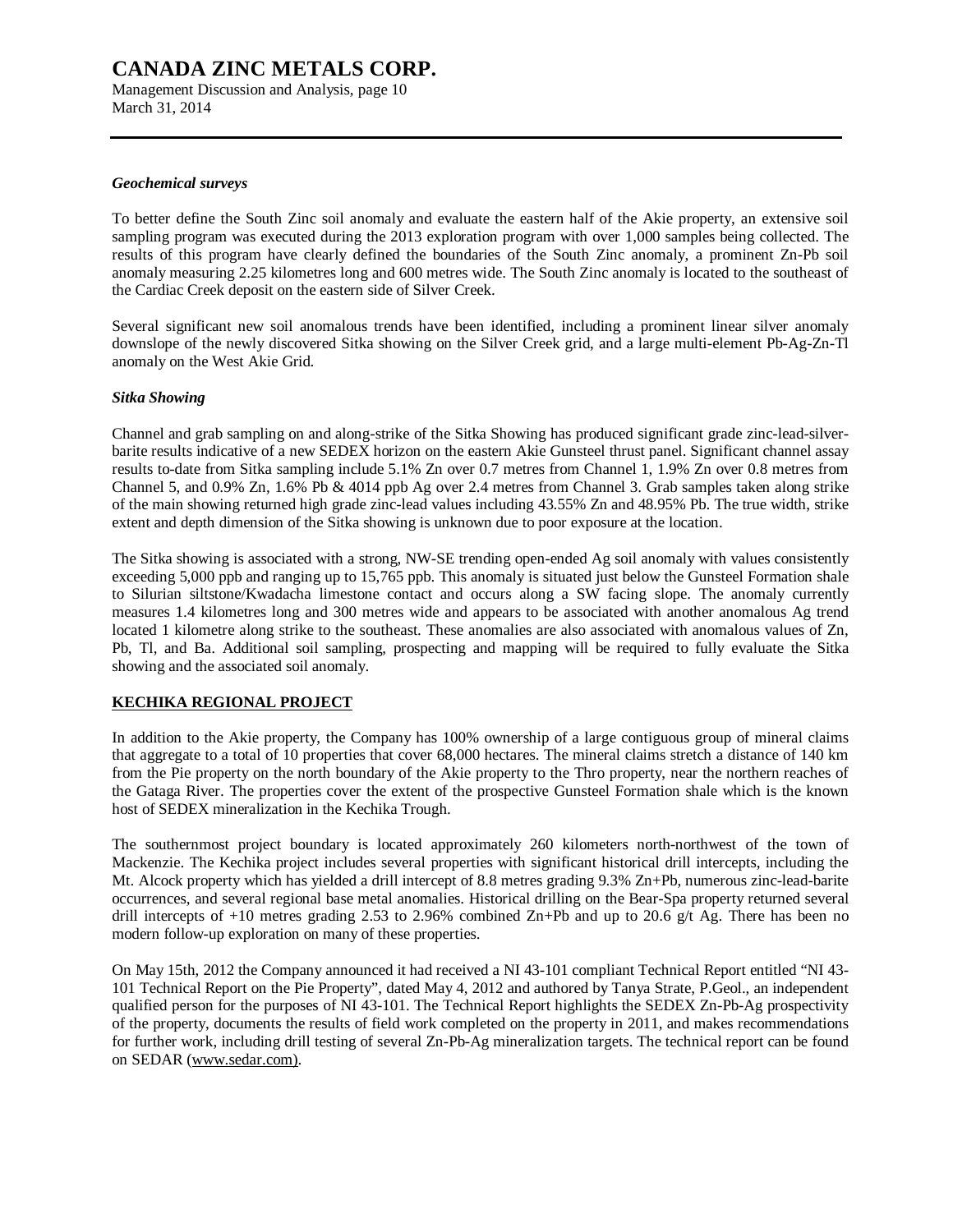Management Discussion and Analysis, page 11 March 31, 2014

On June 15th, 2012 the Company took receipt of a NI 43-101 compliant technical report entitled "NI 43-101 Technical Report on the Mt Alcock Property" dated May 31, 2012 and authored by Tanya Strate, P.Geol., an independent qualified person for the purposes of NI 43-101. Please refer to SEDAR [\(www.sedar.com\)](http://www.sedar.com)) to review the report. The Technical Report highlights the history of previous exploration on the property since the 1970's and identifies the prospectivity to host SEDEX Zn-Pb-Ag mineralization. The report documents the results of assessment work completed on the property in 2011, and makes recommendations for further work, including drill testing of the Main barite zone previously drill tested in 1989 and 1990. The property hosts several large soil geochemical anomalies that have never been drill tested and other Zn-Pb-Ag mineralization targets.

#### **Airborne Geophysical Survey**

In August 2012, the Company engaged Geotech Ltd. of Aurora, Ontario to complete a large-scale, 1,526 line kilometre airborne Versatile Time Domain EM (VTEM) geophysical survey over the Akie, Pie and Mt. Alcock properties. The primary goal of the survey was to obtain lithological and structural information near surface and at depth across the properties, as well as define geophysical responses for Gunsteel shale stratigraphy and the Cardiac Creek deposit. This is the first modern airborne geophysical survey undertaken on the Company's mineral tenures.

The survey had a nominal line spacing of 200 metres but was tightened to 100 metre spacing over key areas of interest such as the Cardiac Creek deposit. The primary goal of the survey was to obtain lithological and structural information near surface and at depth across the three properties, as well as define a geophysical response directly from the Cardiac Creek deposit.

The results generated from the VTEM data indicate an excellent correlation between EM conductivity and mapped geological and structural features. The Devonian Gunsteel Formation black shale, known host to the mineralized occurrences in the belt, is easily identified as a conductive trend and can be traced across the Akie and Pie properties. Additionally, the interpreted western thrust panel of rocks, which have been tentatively assigned to the Gunsteel Formation, and which hosts the GPS barite showing, has a similar conductive trend and was also traceable across the two properties. Other key lithological units such as the Kechika Group siltstone and limestone of the Kwadacha Reef are also discernible by variation in conductivity and resistivity.

In 2013, the Company completed a VTEM airborne survey over the remainder of the Kechika Regional properties using Geotech Ltd. A total of 2,795 line kilometres were flown. The final dataset has now been received and is currently being reviewed. An interpretative report is planned for completion in early 2014.

### **Agreement with Teck and Korea Zinc**

On September 6, 2013, the Company entered into the Agreement with Teck that that would see Teck acquire up to a 70% interest in the Company's Pie, Cirque East and Yuen properties (the "Property"), three of the 10 regional properties that make up the Kechika Regional Project.

The Agreement outlines two options (the "Options") that are subject to certain expenditure requirements as outlined below:

- Under the first Option, Teck can earn an undivided 51% interest in and to the Property by incurring a cumulative aggregate of \$3,500,000 in exploration expenditures on the Property on or before September 30, 2017, with \$500,000 in exploration expenditures to be completed on or before September 30, 2014 and \$1,500,000 in cumulative exploration expenditures to be completed on or before September 30, 2015.
- Under the second Option, Teck may elect to acquire an additional 19% interest in the Property for a total of 70%, by incurring an additional \$5,000,000 in exploration expenditures (for a total aggregate of \$8,500,000 in exploration expenditures) on the Property on or before September 30, 2019.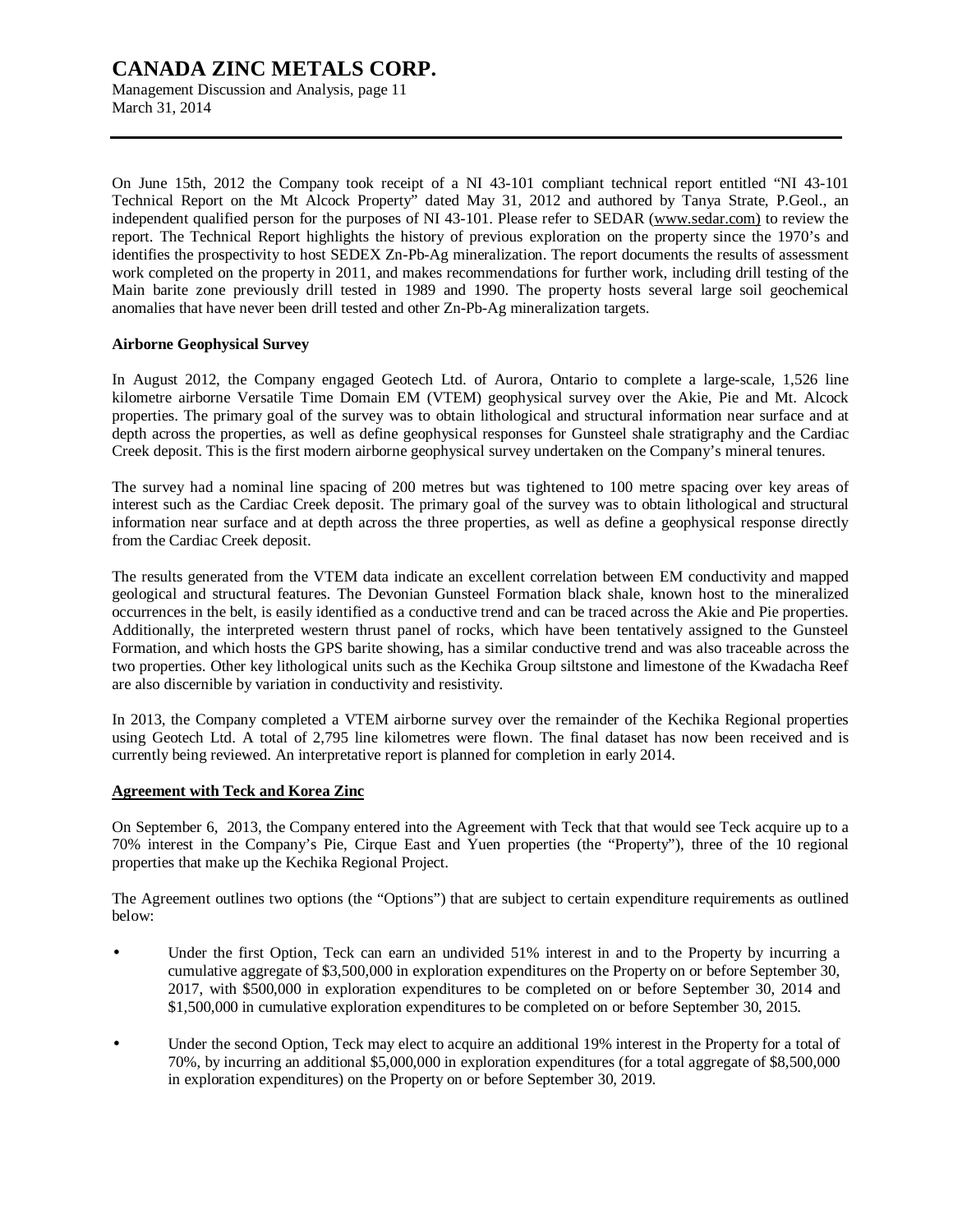Management Discussion and Analysis, page 12 March 31, 2014

Subject to one or more of the Options being exercised, Teck and the Company will form a joint venture to continue with exploration and, if warranted, development of the Property. Thereafter each party will fund its pro-rated share of exploration expenditures on the Property or incur dilution. If a party's Joint Venture interest is reduced below 10% then that party's interest will be converted to a 5% Net Profits Royalty interest in the Property.

Portions of the Property fall within the area of interest provisions of the Teck and Korea Zinc joint venture (the "T-KZ JV") on their adjoining Cirque property. Korea Zinc elected to include the Agreement under the T-KZ JV and delivered Notice of Participation in the Agreement to the Company in November of 2013. Teck and Korea Zinc each hold a 50% interest in the T-KZ JV and will share any interest which may be acquired under the Agreement.

### **Yuen North**

The Company added additional mineral claims in early 2014 to its 100% owned Kechika Regional Project. The new property, designated Yuen North, lies between and is contiguous with the Mt. Alcock property to the north, and the Yuen Property to the south. The Yuen North property measures approximately 2,687 hectares and extends claim coverage over an inferred western panel of Gunsteel Formation shale by a strike length of approximately 5 kilometres. The interpreted western panel is along strike of Teck's Cirque deposit located approximately 14 kilometres to the southeast.

Historical work on the property includes detailed geological mapping and rock and soil sampling. Mapping has identified the prospective Gunsteel Formation shale in two thrust panels that is host to numerous barite showings. Soil sampling demonstrated that these showings are coincident with several linear barium-lead  $\pm$  zinc anomalies over a strike length of approximately 4 kilometres.

The Yuen North area was coincidently flown this summer by the Company as part of its 2013 VTEM Airborne Geophysical Survey. Preliminary examination of the data shows several strong parallel linear conductive trends similar to the distinctive EM signature of the Gunsteel Formation shale known from the Akie and Pie properties. The conductive trends connect the Yuen property to the Mt Alcock property, adding a collective 15 kilometres of strike extent of the prospective western panel of interpreted Gunsteel Formation shale.

The Yuen North property is a natural addition to the Company's Kechika Regional Project with favorable geology and positive historical geochemical survey results coupled with conductive trends from the current VTEM geophysical survey data. The Company is examining all historical data and planning follow-up sampling and mapping.

### **2014 Exploration Program**

The Company is actively planning the 2014 summer exploration program. Tentative plans include airborne gravity survey, additional drilling on the Cardiac Creek deposit, and mapping and geochemical sampling on select Akie and Kechika regional targets. The program is anticipated to commence in June 2014.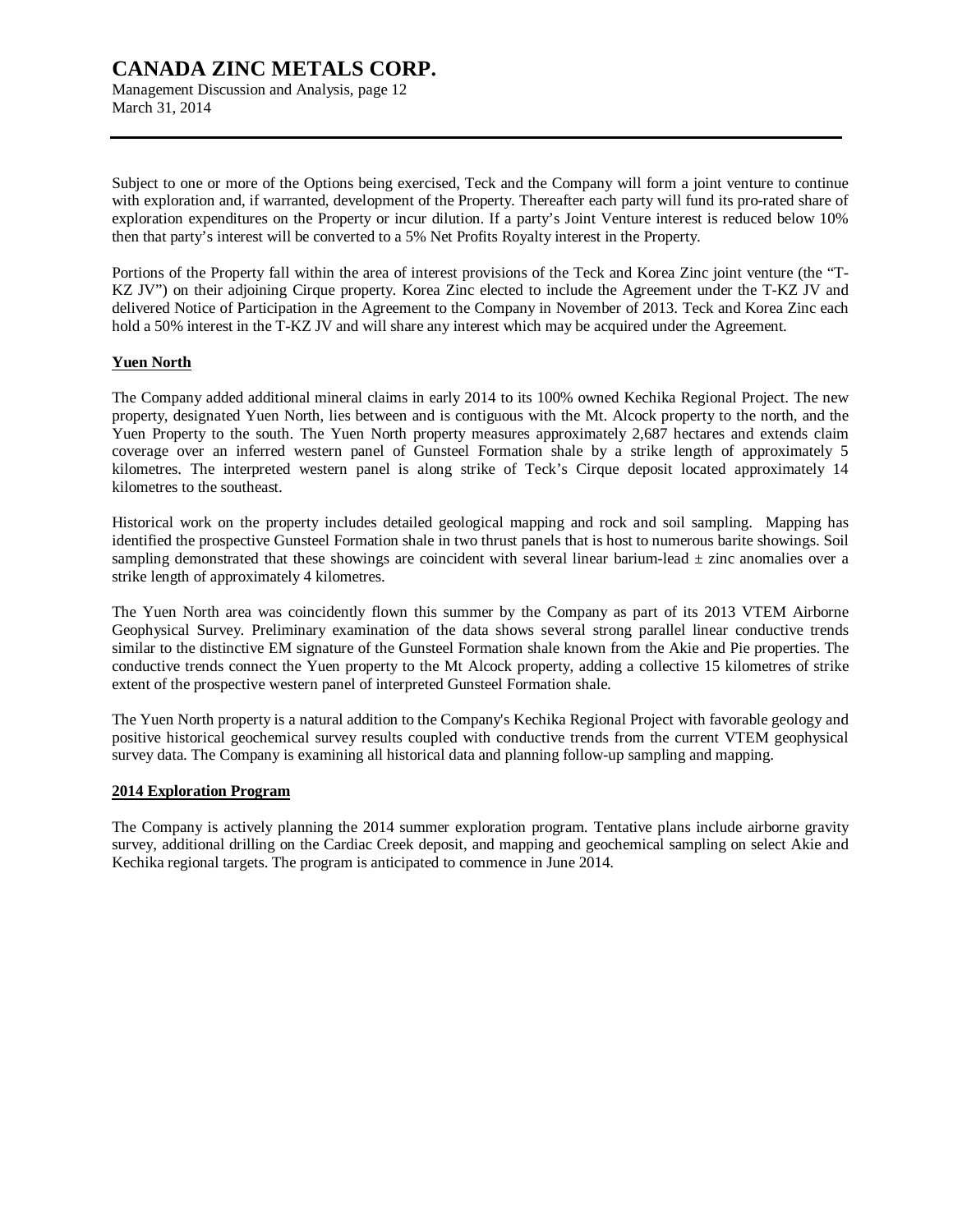Management Discussion and Analysis, page 13 March 31, 2014

# **Summary of exploration expenditures incurred on various properties:**

|                                             | <b>Akie Property</b> |                    | <b>Kechika Regional</b> | <b>Total</b>     |
|---------------------------------------------|----------------------|--------------------|-------------------------|------------------|
| <b>Acquisition Costs:</b>                   |                      |                    |                         |                  |
| Balance, June 30, 2012                      | \$<br>24,175,329     | \$                 | 330,343                 | \$<br>24,505,672 |
| Additions                                   |                      |                    | 91                      | 91               |
| Balance, June 30, 2013                      | 24,175,329           |                    | 330,434                 | 24,505,763       |
| Additions                                   |                      |                    | 6,351                   | 6,351            |
| Balance, March 31, 2014                     | \$<br>24,175,329     | $\mathbf{\hat{S}}$ | 336,785                 | \$<br>24,512,114 |
| Deferred exploration costs:                 |                      |                    |                         |                  |
| Balance, June 30, 2012                      | \$<br>34,088,951     | \$                 | 3,049,287               | \$<br>37,138,238 |
| Airborne survey                             | 80,109               |                    | 506,216                 | 586,325          |
| Camp equipment, depreciation                | 76,249               |                    |                         | 76,249           |
| Camp operating                              | 131,900              |                    | 133,755                 | 265,655          |
| Drilling                                    | 30,459               |                    |                         | 30,459           |
| Geology                                     | 194,779              |                    | 87,739                  | 282,518          |
| Geotechnical program                        | 2,244                |                    |                         | 2,244            |
| Underground development                     | 25,580               |                    |                         | 25,580           |
| Community consultations                     | 200,000              |                    |                         | 200,000          |
| Environmental studies                       | 202,364              |                    |                         | 202,364          |
| Less:                                       |                      |                    |                         |                  |
| <b>METC</b>                                 | (270, 018)           |                    |                         | (270,018)        |
| <b>Balance, June 30, 2013</b>               | 34,762,617           |                    | 3,776,997               | 38,539,614       |
| Airborne survey                             |                      |                    | 189,491                 | 189,491          |
| Camp equipment, reclassification            | (36,087)             |                    |                         | (36,087)         |
| Camp equipment, depreciation (Note 8)       | 83,356               |                    |                         | 83,356           |
| Drilling                                    | 1,932,242            |                    | 446,834                 | 2,379,076        |
| Geology                                     | 28,143               |                    | 20,473                  | 48,616           |
| Community consultations                     | 221,634              |                    |                         | 221,634          |
| Environmental studies and permit compliance | 89,477               |                    |                         | 89,477           |
| monitoring                                  |                      |                    |                         |                  |
| Less:                                       |                      |                    |                         |                  |
| <b>METC</b>                                 | (170, 349)           |                    |                         | (170, 349)       |
| Balance, March 31, 2014                     | \$<br>36,911,033     | \$                 | 4,433,795               | \$<br>41,344,828 |
|                                             |                      |                    |                         |                  |
| Total June 30, 2012                         | \$<br>58,264,280     | \$                 | 3,379,630               | \$<br>61,643,910 |
| Total June 30, 2013                         | \$<br>58,937,946     | $\$$               | 4,107,431               | \$<br>63,045,377 |
| <b>Total March 31, 2014</b>                 | \$<br>61,086,362     | \$                 | 4,770,580               | \$<br>65,856,942 |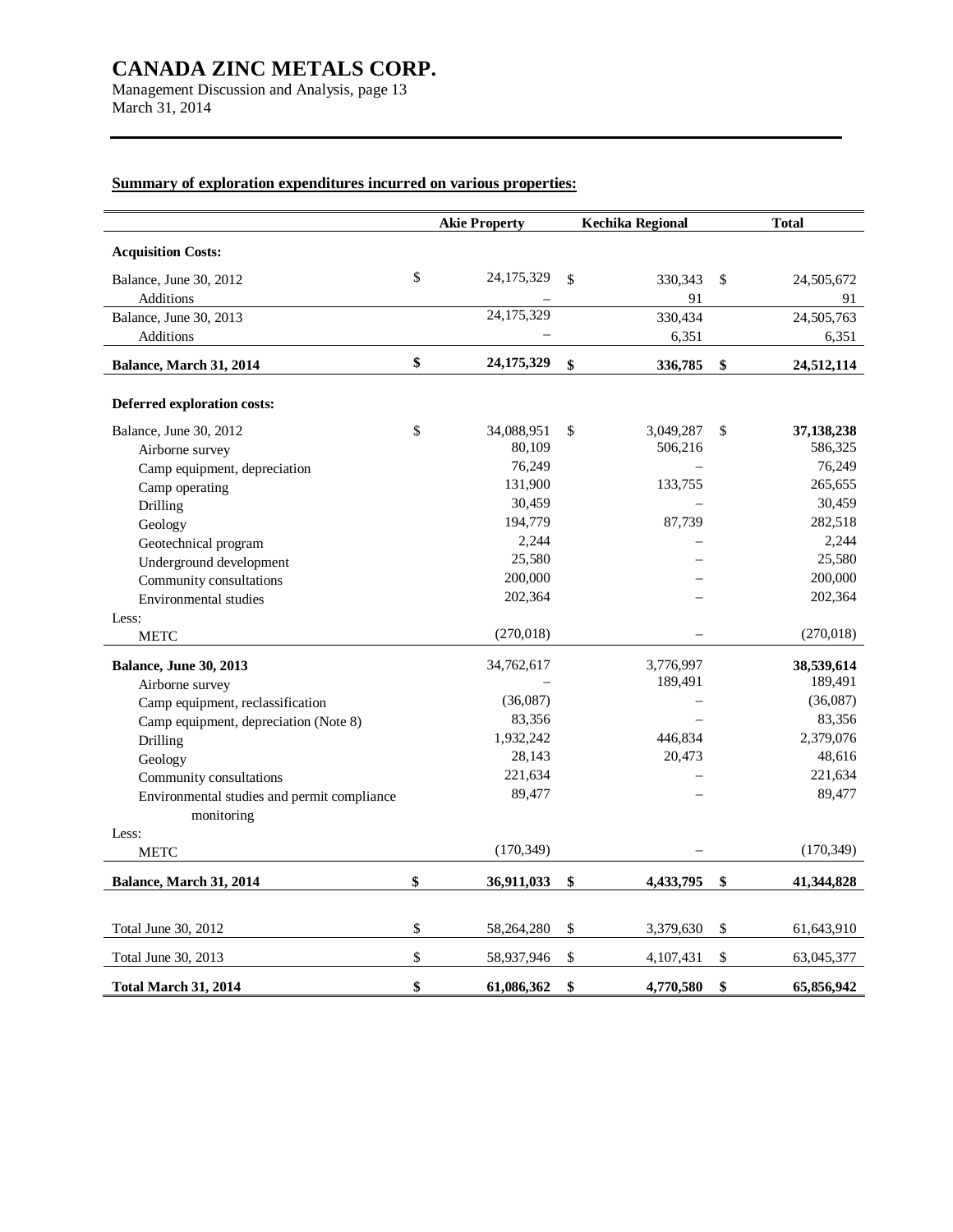Management Discussion and Analysis, page 14 March 31, 2014

### **1.3 Selected Annual Information**

The following is a summary of certain financial information concerning the Company for each of the last three most recently completed financial years.

|                                                              |                   |    | Years ended |                   |
|--------------------------------------------------------------|-------------------|----|-------------|-------------------|
|                                                              | 2013              |    | 2012        | 2011              |
|                                                              | (IFRS)            |    | (IFRS)      | (IFRS)            |
| Interest and other income                                    | \$<br>197,038     | S  | 241,234     | \$<br>249,033     |
| Net Loss                                                     | \$<br>(1,861,866) | \$ | (1,590,656) | \$<br>(3,064,185) |
| Loss per share                                               | $(\$0.02)$        |    | (S0.01)     | (\$0.03)          |
| Total assets                                                 | \$<br>78,868,023  | \$ | 78,271,595  | \$<br>81,527,157  |
| Total long term liabilities                                  | \$<br>1,761,000   | \$ | 1,466,000   | \$<br>1,413,000   |
| Cash dividends declared per<br>share for each class of share | Nil               | \$ | Nil         | Nil               |

#### **1.4 Results of Operations**

#### *Nine Months Ended March 31, 2014 and 2013*

The following is a discussion of the financial condition, changes in financial condition and results of operations of the Company for the nine months ended March 31, 2014 and 2013.

During the nine months ended March 31, 2014, the Company reported a loss before comprehensive loss of \$1,353,012 or \$0.009 per share compared to a loss before comprehensive loss of \$1,200,775 or \$0.009 per share during the same period in fiscal 2013, an increase in net loss of \$152,237. The increase in net loss was primarily due to share-based compensation recorded for 1,740,000 stock options granted to directors, officers, and employees of the Company in December 2013, offset by decreases in investor relations, travel and promotion expenses and bonuses.

The Company's consolidated net loss for the nine months ended March 31, 2014, not factoring in non-cash transactions of share-based compensation expense, depreciation of office equipment and leasehold improvements, loss on sale of marketable securities and deferred income tax recovery of flow-through liabilities, was \$974,112 (2013 - \$1,119,294), a decrease of \$145,182.

#### Interest income

Total interest income for the nine months ended March 31, 2014 was \$143,488 compared to \$143,592 in the same period last year. The Company earns interest on its bank treasury account and reclamation bonds, which are deposited in guaranteed investment certificates through a financial institution.

#### Other income

During the nine months ended March 31, 2014, the Company earned administration fees of \$18,760 (2013 - \$Nil) for conducting exploration activities on behalf of third parties. In addition, after completing 4,000 metres of drilling during the 2013 exploration program, the Company recovered its exploration drilling advance of \$61,905 paid as a standby fee in 2012.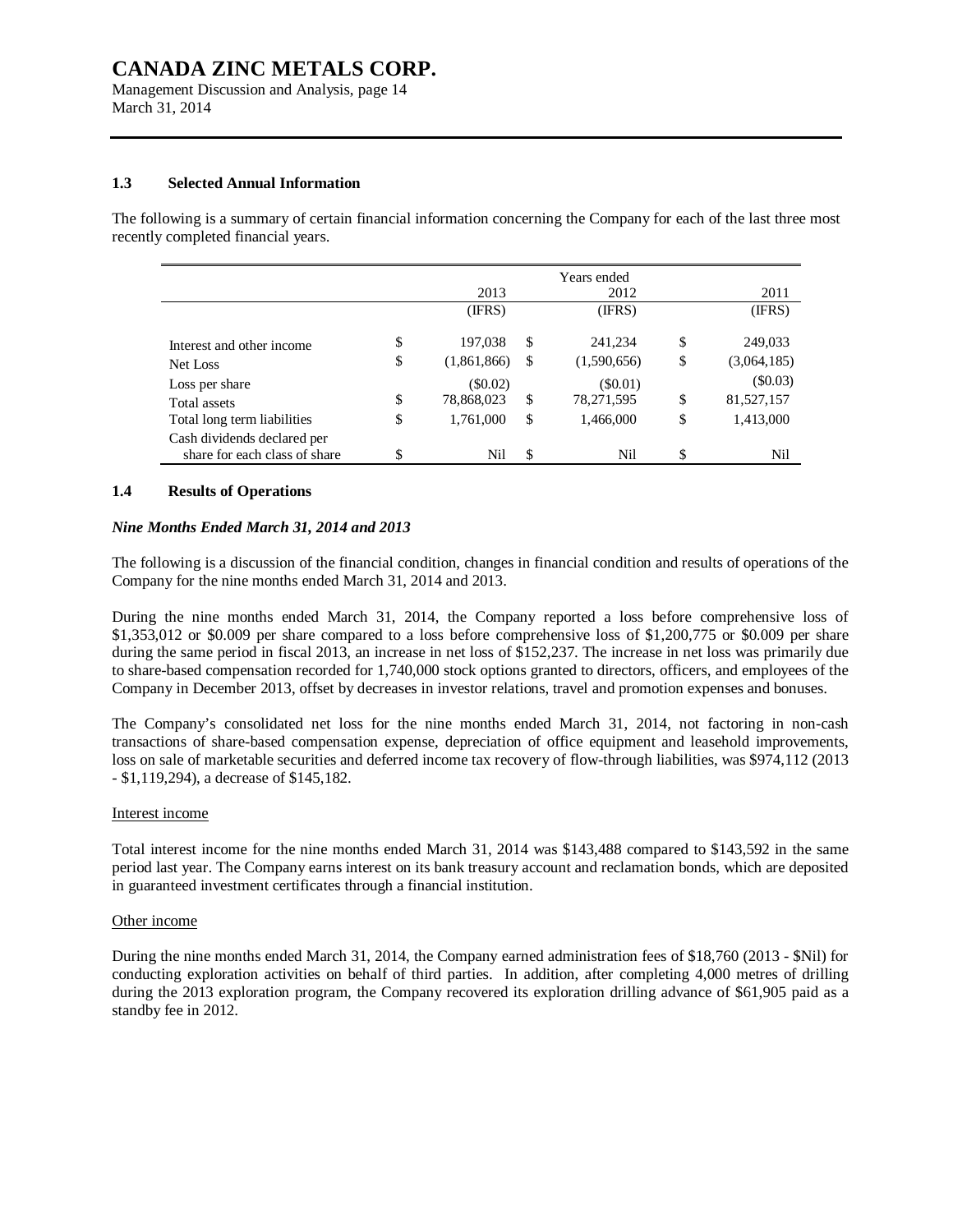Management Discussion and Analysis, page 15 March 31, 2014

### General and administration expenses

Total general and administration expenses increased by \$495,628 primarily due to increases in consulting fees of \$17,429, flow-through taxes of \$15,952, office and miscellaneous of \$13,549, regulatory fees of \$4,612, rent of \$23,060, share-based compensation expense of \$559,381 and wages and benefits of \$68,573, offset by decreases in bonuses of \$14,094, investor relations fees of \$151,742, professional fees of \$2,343 and travel and promotion of \$40,602.

During the nine months ended March 31, 2014, the Company paid a bonus of \$48,906 (2013 - \$63,000) to a company with two common directors.

During the nine months ended March 31, 2014, the Company accrued \$15,952 in flow-through Part XII.6 tax (2013 - \$Nil). The tax liability resulted from a "look-back" renunciation of qualifying exploration expenditures to the flowthrough share subscribers in connection with the November 2012 private placement. As at March 31, 2014, the Company incurred the required exploration expenditures of \$3,000,000, and paid a total of \$74,670 in flow-through Part XII.6 tax.

The increase in rent was due to rental costs for external storage of drilling samples and rent of geologists' office. These costs were treated as operating costs during the current period instead of being capitalized in exploration and evaluation assets in the past. The rent of corporate office remained unchanged at \$5,000 per month.

The increase in wages and benefits during the current period resulted from lower salary expenses in fiscal 2013 due to a temporary reduction in the Company's staffing.

The Company recognizes compensation expense for all stock options granted, using the fair value based method of accounting and any cash paid on the exercise of stock options is added to the stated value of common shares. During the nine months ended March 31, 2014, 1,740,000 stock options were granted to directors, officers, employees and consultants of the Company, exercisable for a period of 10 years, at a price of \$0.39 per share. The Company recorded share-based compensation expense of \$596,275 (2013 –\$36,894) on the vested portion of the options granted. There were no stock options granted by the Company in the comparative nine month period in fiscal 2013.

The decrease in investor relations fees was due to decreased investor relation activities in Europe.

The decrease in travel and promotion expenses was primarily due to lower travel expenses incurred during the period. The higher travel expenses in fiscal 2013 resulted from the Company's senior management trip to a mining conference in London in December of 2012 and European road show conducted for existing and potential investors.

### *Three Months Ended March 31, 2014 and 2013*

During the three months ended March 31, 2014, the Company reported a loss before comprehensive loss of \$450,154 or \$0.003 per share compared to a loss before comprehensive loss of \$423,693 or \$0.003 per share during the same period in fiscal 2013, an increase in net loss of \$26,461. The increase in net loss was primarily due to increases in general and administration expenses of \$19,883 and increase in loss on sale of marketable securities of \$12,649.

Total general and administration expenses increased by \$19,883 primarily due to increases in bonuses of \$22,005, consulting fees of \$16,900, rent of \$7,895, share-based compensation expense of \$37,445, transfer agent fees of \$1,202, travel and promotion of \$18,296 and wages and benefits of \$19,173, offset by decreases in investor relations fees of \$95,437 and professional fees of \$9,009.

The increase in bonuses was due to the bonus of \$22,005 (2013 - \$Nil) paid to a company with two common directors per bonus arrangements approved by the Board of Directors.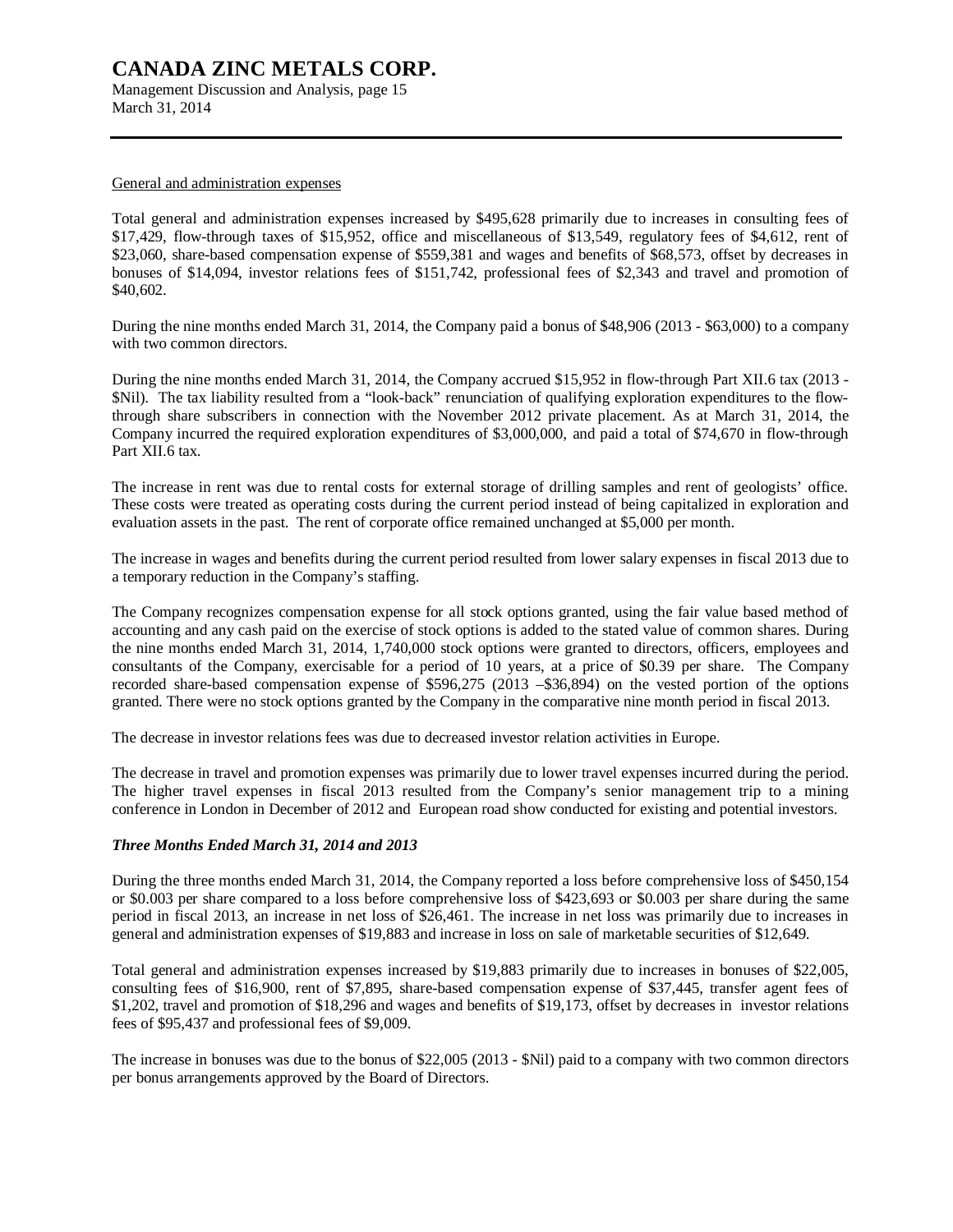Management Discussion and Analysis, page 16 March 31, 2014

The increase in consulting fees was due to a corporate advisory fee of \$16,000 paid to an agent in connection with the February 2014 flow-through private placement of 1,739,630 common shares.

The increase in rent was due to rental costs for external storage of drilling samples and rent of geologists' office.

The increase in travel and promotion was primarily due to the trade shows related expenses, which also included a portion of consulting fees paid to VP of Exploration of the Company.

The increase in transfer agent fees was due to transfer agent and shareholder services provided in connection with the private placements completed in February 2014.

#### **1.5 Summary of Quarterly Results**

The following is a summary of certain consolidated financial information concerning the Company for each of the last eight reported quarters:

| Quarter ended      | Interest income and<br>other income | Net loss before<br>comprehensive loss | Loss per share |        |
|--------------------|-------------------------------------|---------------------------------------|----------------|--------|
| March 31, 2014     | \$<br>54,458                        | \$<br>(450, 154)                      | \$             | (0.00) |
| December 31, 2013  | 104.768                             | (826, 475)                            |                | (0.00) |
| September 30, 2013 | 65,729                              | (76, 383)                             |                | (0.00) |
| June 30, 2013      | 53.446                              | (661,091)                             |                | (0.01) |
| March 31, 2013     | 48,894                              | (423, 693)                            |                | (0.01) |
| December 31, 2012  | 46,710                              | (412,584)                             |                | (0.00) |
| September 30, 2012 | 47,988                              | (364, 498)                            |                | (0.00) |
| June 30, 2012      | 54,178                              | (531, 016)                            |                | (0.01) |

The increase in loss for the quarter ended December 31, 2013 was primarily due to share-based compensation expense of \$548,100 recorded for the 1,740,000 stock options granted to directors, officers, employees and consultants of the Company during the period.

The decrease in loss for the quarter ended September 30, 2013 was primarily due to deferred income tax recovery of \$245,579 as a result of amortization of the flow-through premium liability, which arose in connection with the flowthrough private placement of the Company completed in November 2012.

The increase in loss for the quarter ended June 30, 2013 was primarily due to deferred income tax expense of \$233,993.

The increase in loss for the quarter ended June 30, 2012 was due to a loss on non-recoverable exploration advances of \$93,072 and deferred income tax expense of \$53,000.

#### **1.6/1.7 Liquidity and Capital Resources**

The Company reported working capital of \$12,850,410 at March 31, 2014 compared to working capital of \$14,625,726 at June 30, 2013, representing a decrease in working capital of \$1,775,316. The decrease in working capital was a result of exploration and evaluation and general administrative expenditures offset by proceeds from the financings completed by the Company during the period. Net cash decreased by \$645,770 from \$13,028,707 at June 30, 2013 to \$12,382,937 at March 31, 2014.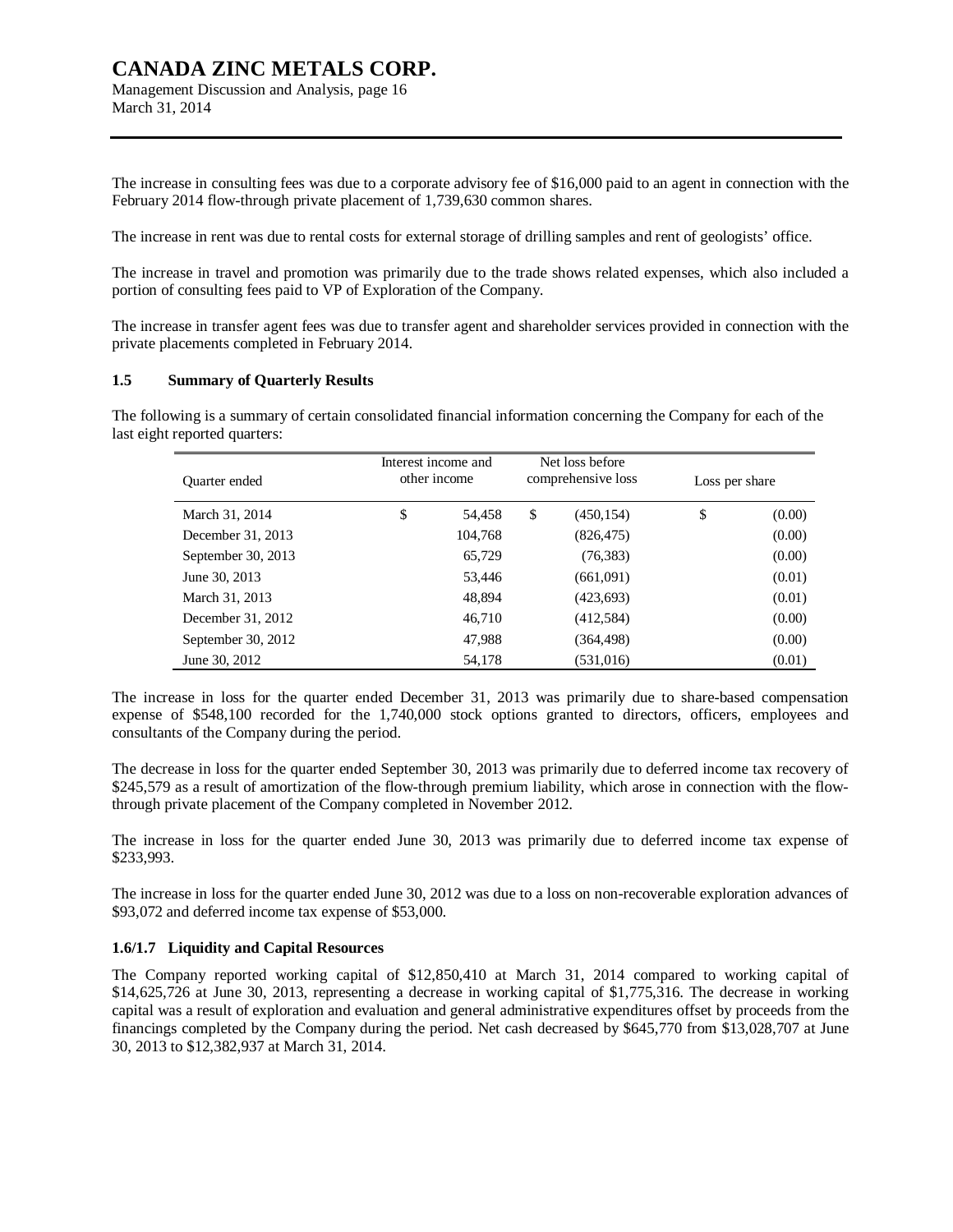Management Discussion and Analysis, page 17 March 31, 2014

During the nine months ended March 31, 2014, the Company utilized its cash and cash equivalents as follows:

- (a ) \$321,675 was used in operating activities, consisting primarily of general and administrative expenditures and changes in non-cash items;
- (b ) the Company received the mineral exploration tax credit ("METC") refund of \$740,349 for its fiscal year ended June 30, 2012;
- (c ) \$2,999,224 was used for exploration of mineral resource properties and \$37,057 was used for acquisition of equipment and camp upgrades;
- (d ) \$83,890 was used for the purchase of marketable securities and \$41,550 was generated on sale of marketable securities;
- (e ) \$19,740 was used for the purchase of 49,500 common shares of the Company at a weighted average price of \$0.21 per share under the Normal Course Issuer Bid ("NCIB"), which commenced on July 31, 2009 and was subsequently extended in August 2010, 2011, 2012 and 2013;
- (f ) \$2,350,787 was received from the private placements net of finders' fees and regulatory filing fees of \$94,540; and
- (g ) \$400,050 was received from exercise of 1,355,000 share options at a weighted average price of \$0.30 per share.

The Company is engaging in a NCIB because it believes that the market price of its common shares at times does not properly reflect the underlying value of the Company. The purpose of the bid is to reduce dilution of the Company's shares and to enhance the potential future value of the common shares which remain outstanding, thus increasing long term shareholder value. Purchases connected with this bid will be conducted through Canaccord Genuity Corp.'s offices in Vancouver. The Company will pay the market price of the common shares at the time of acquisition and will not purchase more than 2% of the total issued and outstanding common shares within any 30 day period.

During the nine months ended March 31, 2014, the Company completed the following financings:

- (i) September 2013 a private placement, in connection with the Agreement with Teck, issuing to Teck 1,250,000 units of the Company at a price of \$0.40 per unit, resulting in a total subscription of \$500,000. Each unit consisted of one common share and one share purchase warrant that will entitle Teck to purchase one additional common share of the Company within 24 months at a price of \$0.40 per share. The Company paid \$3,250 in regulatory filing fees in connection with the private placement;
- (ii) December 2013 a flow-through private placement of 2,112,600 shares at a price of \$0.40 per common share for gross proceeds of \$845,040. The Company paid a finder's fee of \$33,802 and incurred regulatory filing fees and other expenses of \$6,075 in connection with the private placement;
- (iii) February 2014 a flow-through private placement of 1,739,630 shares at a price of \$0.575 per common share for gross proceeds of \$1,000,287. The Company paid a finder's fee of \$40,011 and incurred regulatory filing fees and other expenses of \$6,052 in connection with the private placement; and
- (iv) February 2014 a non flow-through private placement of 200,000 units at a price of \$0.50 per unit for gross proceeds of \$100,000. Each unit consists of one common share and one-half share purchase warrant of the Company. Each whole warrant will entitle the holder to purchase one additional common share at a price of \$0.75 for a period of 18 months from closing. The Company paid a finder's fee of \$4,000 and incurred regulatory filing fees and other expenses of \$1,350 in connection with the private placement.

Current assets excluding cash as at March 31, 2014 include receivables of \$39,040, which consisted of HST recoverable of \$29,576, interest receivable on security deposits of \$3,623 and other receivables of \$5,841, recoverable mineral exploration tax credits ("METC") of \$296,846, prepaid expenses of \$9,706 and marketable securities with a fair market value of \$366,944. Current assets excluding cash as at June 30, 2013 include receivables of \$42,809, which consisted of HST recoverable of \$42,210, interest receivable on short-term investments of \$539 and other receivables of \$60, recoverable mineral exploration tax credits ("METC") of \$826,103, prepaid expenses of \$10,255 and marketable securities with a fair market value of \$1,078,980.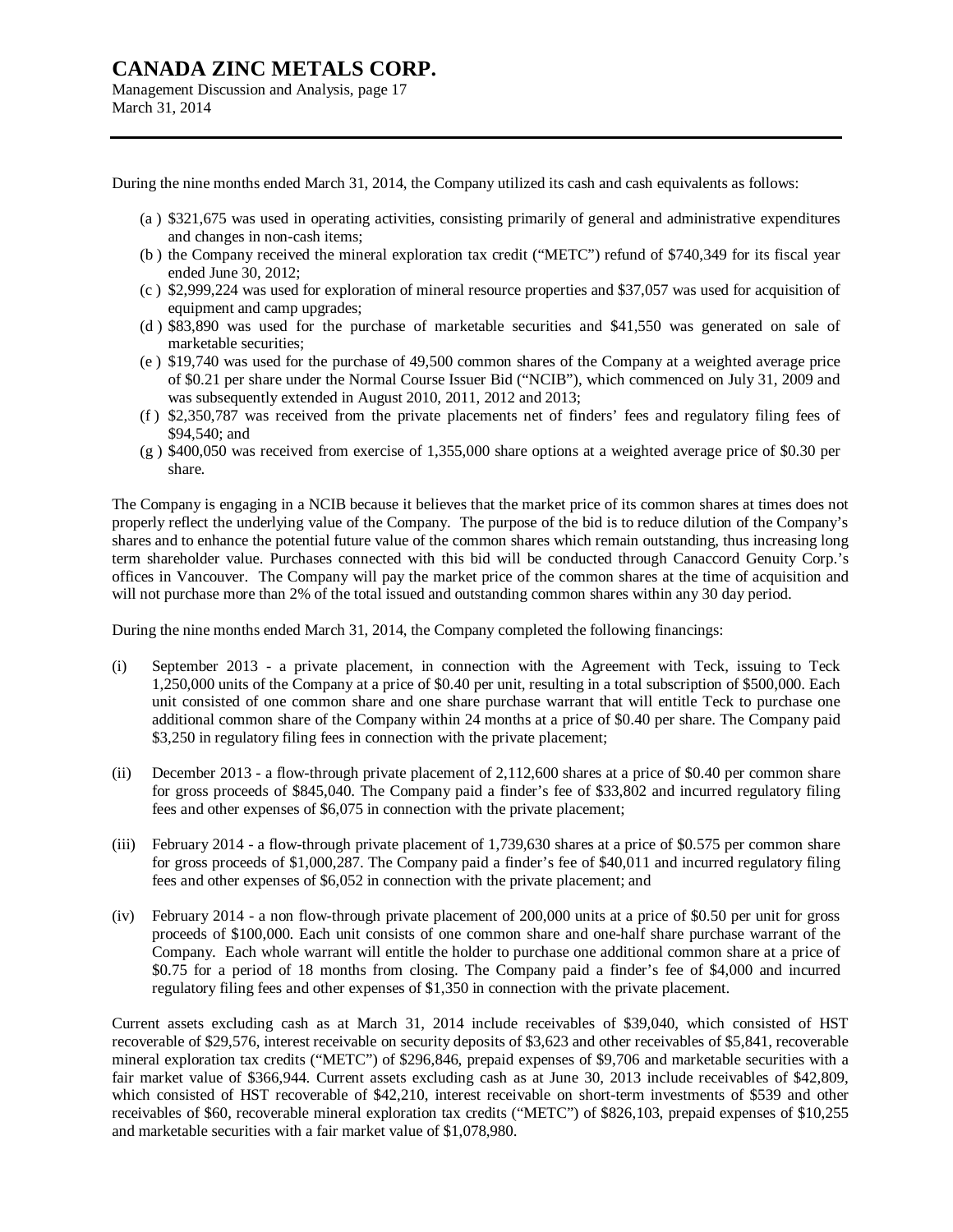Management Discussion and Analysis, page 18 March 31, 2014

The Company applied for the 20% BC METC and the enhanced tax credit of an additional 10% for Mountain Pine Beetle affected areas, on qualified mining exploration costs incurred by the Company in fiscal 2013. The METC application for \$296,846 is pending assessment by Canada Revenue Agency.

Current liabilities as at March 31, 2014 consisted of trade payables and accrued liabilities of \$244,837, mainly consisting of exploration invoices, amounts due to related parties of \$226 and flow-through premium liability recorded in connection with the flow-through private placements of \$257,228. The flow-through premium liability does not represent a cash liability to the Company and will be fully amortized to the statement operations and comprehensive loss once the Company incurs \$1,845,327 in exploration expenditures qualifying for the flow-through program. Current liabilities as at June 30, 2013 consisted of trade payables and accrued liabilities of \$342,818, amounts due to related parties of \$18,310 and flow-through premium liability of \$276,493.

The other sources of funds potentially available to the Company are through the exercise of outstanding stock options and share purchase warrants. See Item 1.15 – Other Requirements – Summary of Outstanding Share Data. There can be no assurance, whatsoever, that any or all of these outstanding exercisable securities will be exercised.

The Company has and may continue to have capital requirements in excess of its currently available resources. In the event the Company's plans change, its assumptions change or prove inaccurate, or its capital resources in addition to projected cash flow, if any, prove to be insufficient to fund its future operations, the Company may be required to seek additional financing. Although the Company has been successful in raising the above funds, there can be no assurance that the Company will have sufficient financing to meet its future capital requirements or that additional financing will be available on terms acceptable to the Company in the future.

The Company's overall success will be affected by its current or future business activities. The Company is currently in the process of acquiring and exploring its interests in resource properties and has not yet determined whether these properties contain mineral deposits that are economically recoverable. The continued operations of the Company and the recoverability of expenditures incurred in these resource properties are dependent upon the existence of economically recoverable reserves, securing and maintaining title and beneficial interest in the properties, obtaining necessary financing to explore and develop the properties, and upon future profitable production or proceeds from disposition of the resource properties.

The Company is exposed in varying degrees to a variety of financial instrument related risks.

### *Credit Risk*

Credit risk is the risk that one party to a financial instrument will fail to discharge an obligation and cause the other party to incur a financial loss. The Company's primary exposure to credit risk is on its bank deposits of \$12,382,937. As all bank accounts are held with a major bank in Canada, there is a concentration of credit risk with one bank in Canada. This risk is managed by using a major bank that is a high credit quality financial institution as determined by rating agencies.

The Company's secondary exposure to credit risk is on its receivables. This risk is minimal as receivables consist primarily of refundable government sales taxes, exploration tax credits and interest accrued on GIC investments.

### *Liquidity Risk*

Liquidity risk arises through the excess of financial obligations over available financial assets due at any point in time. The Company's objective in managing liquidity risk is to maintain sufficient readily available reserves in order to meet its liquidity requirements at any point in time. The Company achieves this by maintaining sufficient cash and cash equivalents. As at March 31, 2014, the Company was holding cash deposits of \$12,382,937 sufficient to settle its current cash liabilities of \$245,063. Management believes it has sufficient funds to meet its current obligations as they become due and to fund its exploration projects and administrative costs.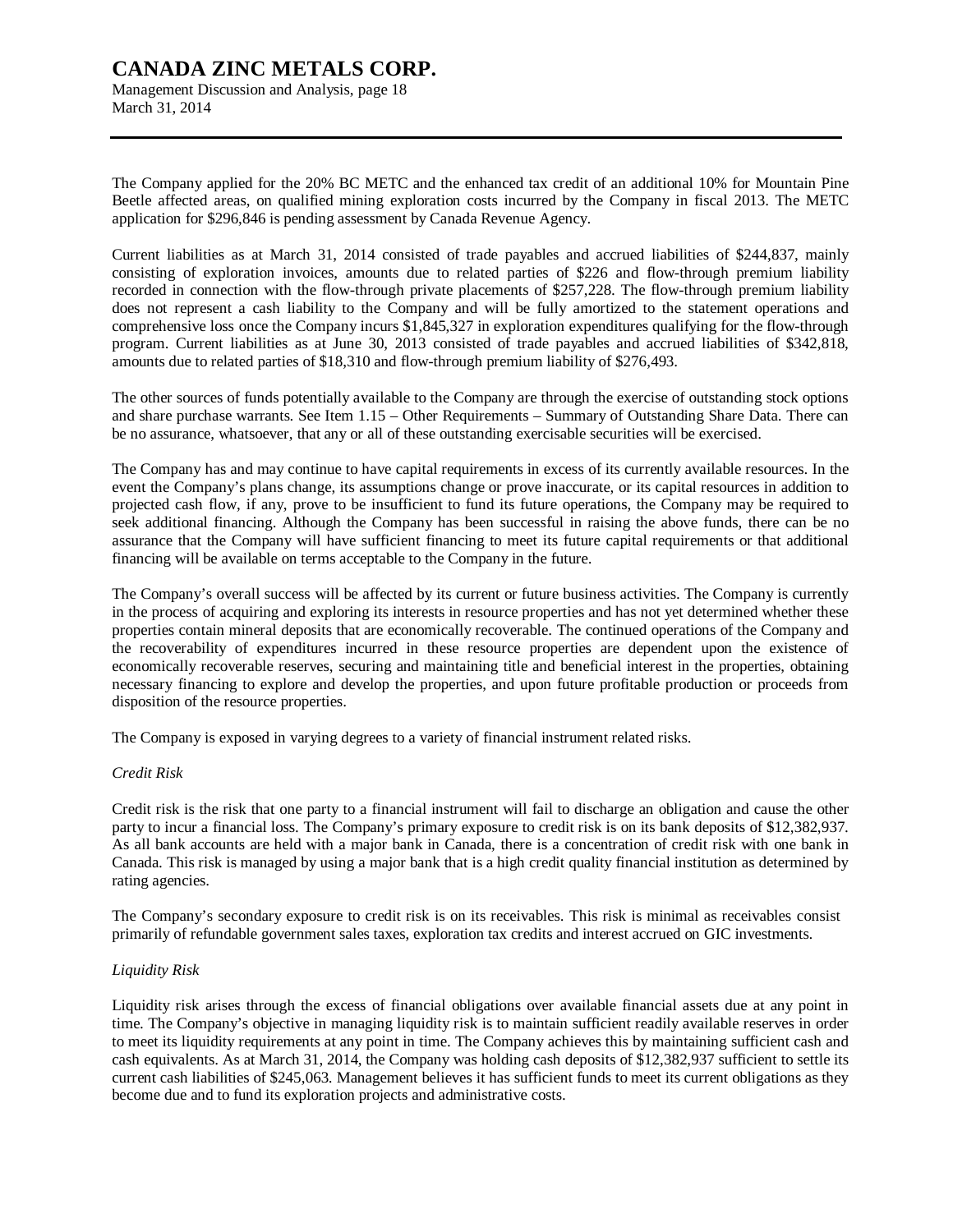Management Discussion and Analysis, page 19 March 31, 2014

### *Market risk*

Market risk is the risk of loss that may arise from changes in market factors such as interest rates, foreign exchange rates, and commodity and equity prices. These fluctuations may be significant and the Company, as all other companies in its industry, has exposure to these risks.

#### *Interest Rate Risk*

The Company is exposed to interest rate risk as its bank treasury account earns interest income at variable rate of prime less 1.5%.

#### *Currency Risk*

The Company operates in Canada and is therefore not exposed to significant foreign exchange risk arising from transactions denominated in a foreign currency.

#### *Price risk*

The Company is exposed to price risk with respect to commodity and equity prices. Equity price risk is defined as the potential adverse impact on the Company's earnings due to movements in individual equity prices or general movements in the level of the stock market. Commodity price risk is defined as the potential adverse impact on earnings and economic value due to commodity price movements and volatilities. The Company closely monitors certain commodity prices, individual equity movements, and the stock market to determine the appropriate course of action to be taken by the Company.

The Company also maintains investments in certain marketable securities. There can be no assurance that the Company can exit these positions if required, resulting in proceeds approximating the carrying value of these securities.

### **1.8 Off-Balance Sheet Arrangements**

The Company does not utilize off-balance sheet arrangements.

### **1.9 Transactions with Related Parties**

The remuneration of directors and other key management personnel during the period ended March 31, 2014 and 2013 were as follows:

| Nine months ended March 31,       | 2014          | 2013         |
|-----------------------------------|---------------|--------------|
| Bonuses (b)                       | \$<br>48,906  | \$<br>63,000 |
| Consulting fees (c)               | 11,250        | 11,250       |
| Directors fees (d)                | 37,500        | 37,500       |
| Geological consulting (e)         | 105,012       | 105,012      |
| Management and administration (a) | 265,500       | 265,500      |
| Share-based payments (f)          | 383,899       | 36,894       |
| Total                             | \$<br>852,067 | 519,156      |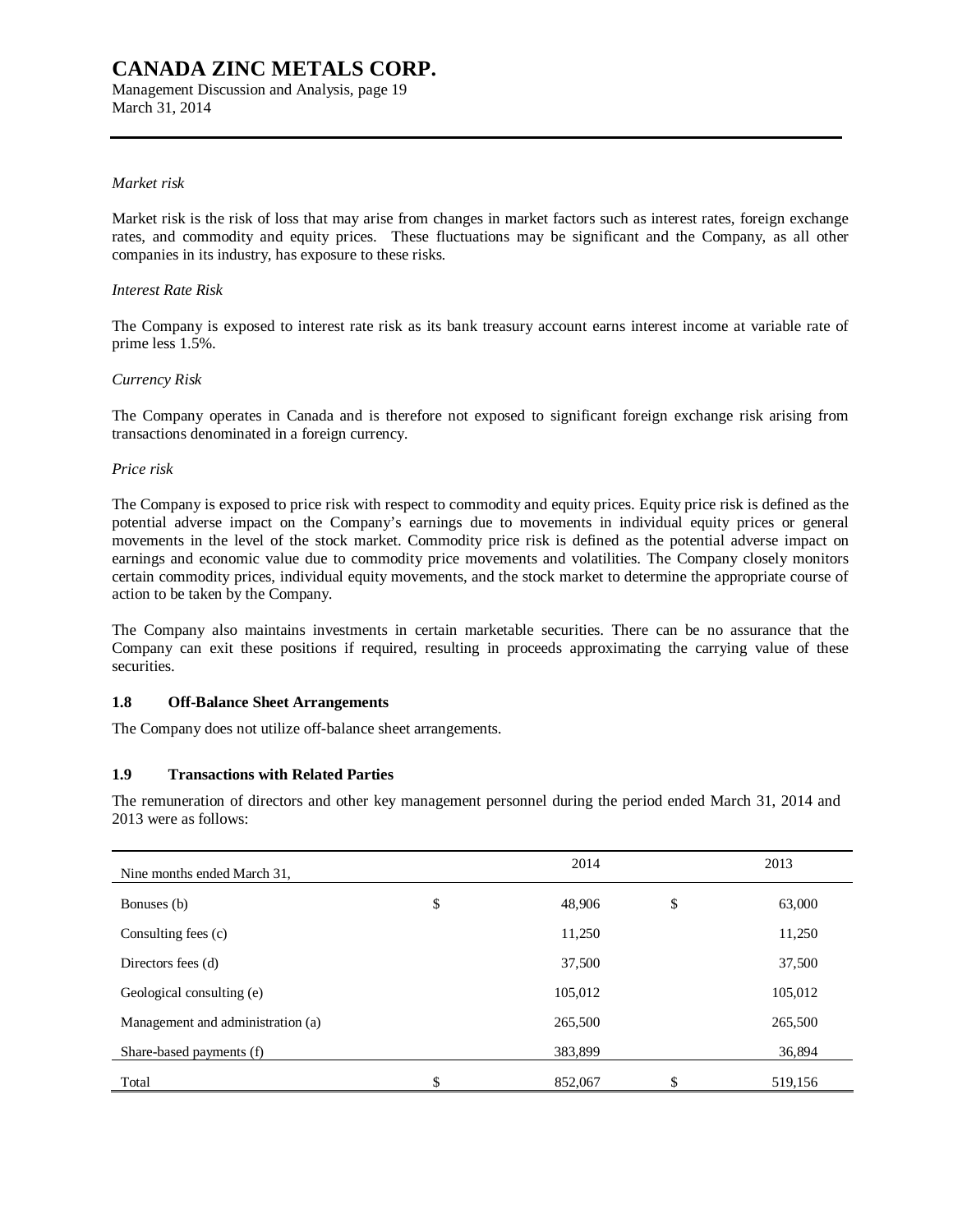Management Discussion and Analysis, page 20 March 31, 2014

(a) On May 1, 2007, the Company entered into a management and administrative agreement with Varshney Capital Corp. ("VCC"), a company with two common directors, Peeyush Varshney and Praveen Varshney, whereby the Company agreed to pay management and administrative fees of \$12,500 and \$5,000 per month, respectively. The agreement was amended to increase the monthly management fee to \$24,500 effective July 1, 2011, and to \$29,500 effective May 1, 2014.

During the nine months ended March 31, 2014, the Company paid or accrued  $$220,500 (2013 - $220,500)$ for management fees and  $$45,000 (2013 - $45,000)$  for administrative fees to VCC;

- (b) the Company paid bonuses of  $$48,906 (2013 $63,000)$  to VCC;
- (c) the Company paid consulting fees of \$11,250 (2013 \$11,250) to Sircon AG, a company controlled by director of the Company, Marco Strub;
- (d) the Company paid \$37,500 (2013 \$37,500) in directors fees to five directors of the Company including Henry Giegerich, John Thomas, Marco Strub, Peeyush Varshney and Praveen Varshney;
- (e) the Company paid or accrued geological consulting fees of \$105,012 (2013 \$105,012) that were partially recorded in exploration and evaluation costs, and \$2,000 bonus to Ridgeview Resources Ltd., a company controlled by VP of Exploration of the Company, Ken MacDonald; and
- (f) the Company granted an aggregate of 1,150,000 stock options to directors and officers of the company, exercisable for a period of 10 years, at a price of \$0.39 per share. Share-based payments are the fair value of options that have been granted to directors and executive officers and the related compensation expense recognized over the vesting periods.

During the nine months ended March 31, 2014, 620,000 share options were exercised by the CEO and CFO of the Company at an average price of \$0.25 per share for total proceeds of \$155,000.

As at March 31, 2014, \$226 (June 30, 2013 - \$18,310) was due to a director of the Company for reimbursement of business expenses. The amount was paid subsequent to March 31, 2014.

### **1.10 Fourth Quarter**

The Company is actively planning the 2014 summer exploration program, which will include additional drilling on the Cardiac Creek deposit and mapping and geochemical sampling on select Akie and Kechika Regional targets.

### **1.11 Proposed Transactions**

The Company does not have any proposed transactions as at March 31, 2014 other than as disclosed elsewhere in this document.

### **1.12 Critical Accounting Estimates**

The Company does not have any off-balance sheet arrangements as at March 31, 2014.

### **1.13 Changes in Accounting Policies including Initial Adoption**

The financial information presented in this MD&A has been prepared in accordance with International Financial Reporting Standards. Our significant accounting policies are set out in Note 2 of the audited consolidated financial statements of the Company, as at and for the year ended June 30, 2013.